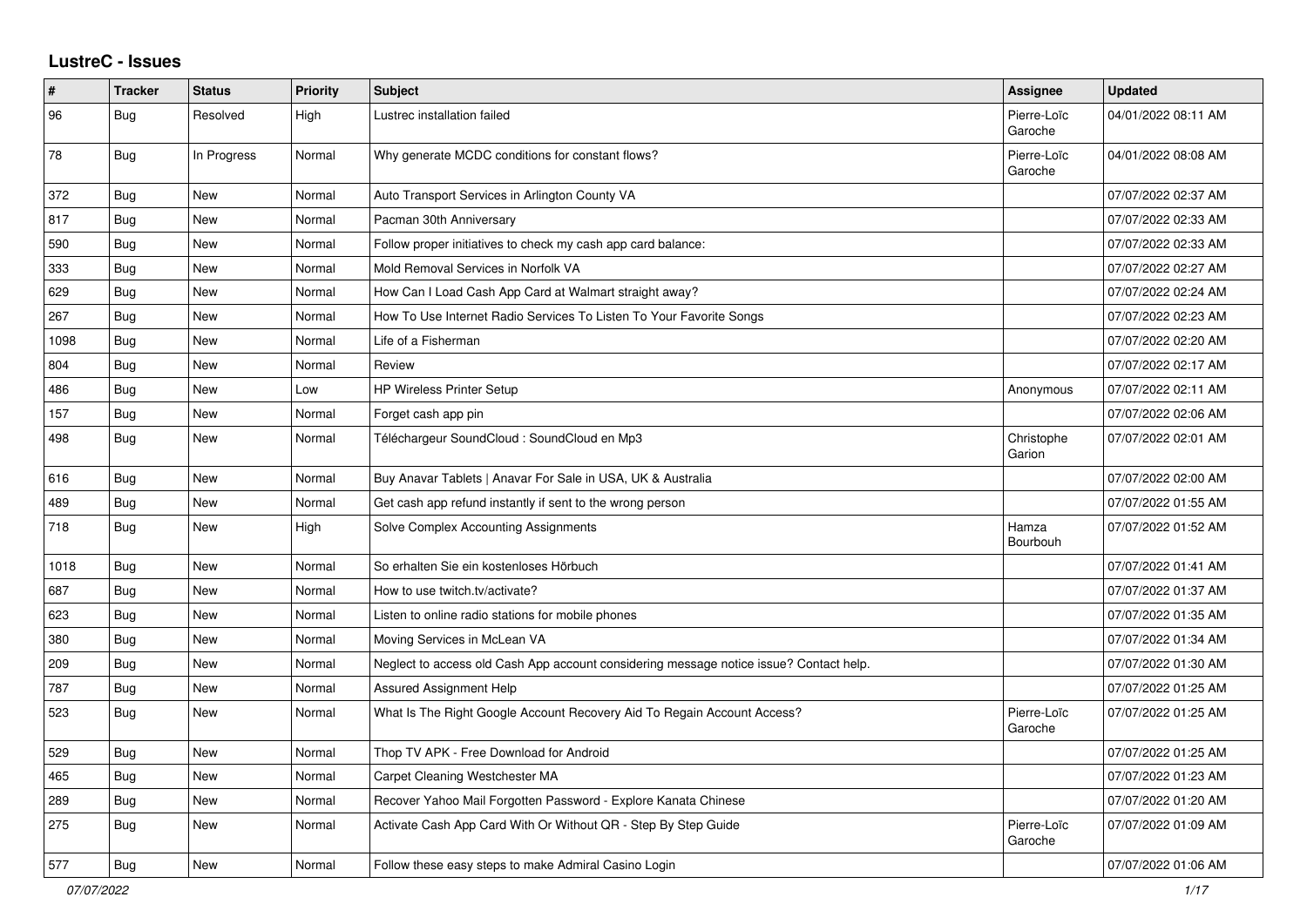| $\sharp$ | <b>Tracker</b> | <b>Status</b> | Priority | <b>Subject</b>                                                              | <b>Assignee</b>        | <b>Updated</b>      |
|----------|----------------|---------------|----------|-----------------------------------------------------------------------------|------------------------|---------------------|
| 161      | <b>Bug</b>     | New           | Normal   | dfdrtyuio                                                                   |                        | 07/07/2022 12:56 AM |
| 211      | Bug            | New           | Normal   | Problem in Cash App rebate? Call Cash App customer service number for help. |                        | 07/07/2022 12:56 AM |
| 496      | Bug            | New           | Normal   | What is Live NetTV?                                                         |                        | 07/07/2022 12:53 AM |
| 686      | Bug            | New           | Normal   | Welcome To The Most Demandable Mahipalpur Escorts Agency                    |                        | 07/07/2022 12:50 AM |
| 497      | Bug            | New           | Normal   | Fake Nike Dunk Low Off-White Lot 50                                         |                        | 07/07/2022 12:50 AM |
| 674      | Bug            | New           | Normal   | The best game in 2021                                                       | Pierre-Loïc<br>Garoche | 07/07/2022 12:49 AM |
| 638      | Bug            | <b>New</b>    | Normal   | Run 3 game                                                                  |                        | 07/07/2022 12:44 AM |
| 747      | Bug            | New           | Normal   | How to Install Tyflex Plus on Your Android Device                           |                        | 07/07/2022 12:35 AM |
| 244      | Bug            | <b>New</b>    | Normal   | Quels sont les avantages des stations de radio en ligne.                    |                        | 07/07/2022 12:18 AM |
| 331      | Bug            | New           | Normal   | Water Extraction Services in Norfolk VA                                     |                        | 07/07/2022 12:15 AM |
| 168      | Bug            | New           | Normal   | UFC 256 Live Stream Online                                                  |                        | 07/07/2022 12:11 AM |
| 279      | Bug            | New           | High     | What is an essential feature of an internal communications app?             |                        | 07/07/2022 12:02 AM |
| 536      | Bug            | New           | Normal   | How to check the balance on the cash app card                               | Hamza<br>Bourbouh      | 07/06/2022 11:39 PM |
| 261      | Bug            | <b>New</b>    | Normal   | Ringtone Downloads - Easy Ways Come Up With Your Own Ringtones              |                        | 07/06/2022 11:27 PM |
| 507      | Bug            | New           | Normal   | central.bitdefender.com                                                     |                        | 07/06/2022 11:18 PM |
| 228      | Bug            | New           | Normal   | Why Does Cash App Transaction Failed? - Here Is the Answer                  |                        | 07/06/2022 11:08 PM |
| 514      | <b>Bug</b>     | <b>New</b>    | Normal   | Trans-Caribbean                                                             |                        | 07/06/2022 10:59 PM |
| 146      | Bug            | New           | Normal   | bayabais                                                                    |                        | 07/06/2022 10:47 PM |
| 494      | Bug            | <b>New</b>    | Normal   | <b>Buy Discussion Post</b>                                                  |                        | 07/06/2022 09:56 PM |
| 789      | Bug            | New           | Normal   | Full version                                                                |                        | 07/06/2022 09:44 PM |
| 505      | Bug            | <b>New</b>    | Normal   | www.trendmicro.com/activate                                                 |                        | 07/06/2022 09:43 PM |
| 74       | Bug            | New           | Normal   | const is not supported inside contract                                      | Pierre-Loïc<br>Garoche | 07/06/2022 09:34 PM |
| 345      | Bug            | New           | Normal   | Stain Protection Services in Chesapeake VA                                  |                        | 07/06/2022 09:28 PM |
| 534      | Bug            | New           | Normal   | Know how to initiate cash app refund by contacting the technical team       | Pierre-Loïc<br>Garoche | 07/06/2022 09:10 PM |
| 347      | Bug            | New           | Normal   | Eco/Green Cleaning Services in Chesapeake VA                                |                        | 07/06/2022 08:53 PM |
| 501      | <b>Bug</b>     | New           | Normal   | How Do I Annihilate Cash App Transfer Failed Problems Effectively           | Pierre-Loïc<br>Garoche | 07/06/2022 08:52 PM |
| 495      | Bug            | New           | Normal   | Twitch Clip Downloader Download Twitch Clips Online 2021                    |                        | 07/06/2022 08:43 PM |
| 164      | <b>Bug</b>     | New           | Normal   | dfgbd                                                                       |                        | 07/06/2022 08:07 PM |
| 194      | <b>Bug</b>     | New           | Normal   | lace closure wigs                                                           |                        | 07/06/2022 07:59 PM |
| 181      | Bug            | New           | Normal   | <b>Healthcare Custom Writing Services</b>                                   |                        | 07/06/2022 07:36 PM |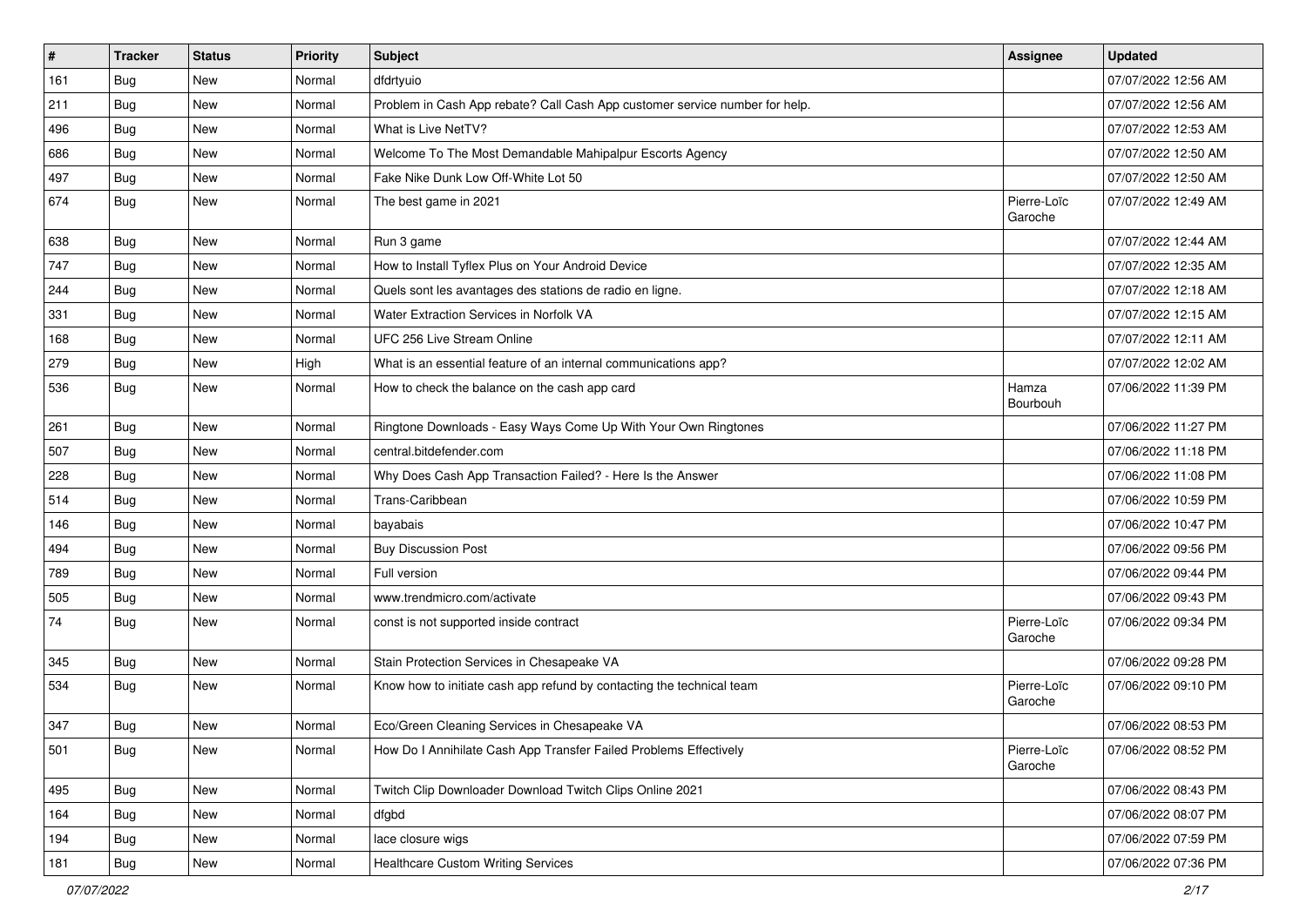| $\pmb{\sharp}$ | <b>Tracker</b> | <b>Status</b> | <b>Priority</b> | <b>Subject</b>                                                                                                                               | <b>Assignee</b>        | <b>Updated</b>      |
|----------------|----------------|---------------|-----------------|----------------------------------------------------------------------------------------------------------------------------------------------|------------------------|---------------------|
| 219            | Bug            | New           | Normal          | Free Ringtones for Cell Phones.                                                                                                              |                        | 07/06/2022 07:12 PM |
| 503            | <b>Bug</b>     | New           | Normal          | Youtube Premium Apk free download for Android                                                                                                |                        | 07/06/2022 07:09 PM |
| 246            | Bug            | New           | Normal          | The Beast App                                                                                                                                |                        | 07/06/2022 06:59 PM |
| 265            | Bug            | New           | Normal          | 3 Faq's On Downloading To Your Apple Ipod                                                                                                    |                        | 07/06/2022 05:59 PM |
| 488            | <b>Bug</b>     | New           | Normal          | Quick solution to solve cash app dispute by the technical team                                                                               |                        | 07/06/2022 05:51 PM |
| 75             | <b>Bug</b>     | New           | Normal          | exception File "checks/algebraicLoop.ml", line 368, characters 16-22: Assertion failed                                                       |                        | 07/06/2022 05:47 PM |
| 245            | Bug            | New           | Normal          | Write My Essay For Me Cheap                                                                                                                  |                        | 07/06/2022 05:35 PM |
| 482            | <b>Bug</b>     | New           | Normal          | <b>Text Window</b>                                                                                                                           |                        | 07/06/2022 05:12 PM |
| 504            | <b>Bug</b>     | New           | Normal          | A beginner should always look for online Java assignment help!                                                                               |                        | 07/06/2022 05:08 PM |
| 145            | <b>Bug</b>     | New           | Normal          | abdulbaissagar                                                                                                                               |                        | 07/06/2022 05:05 PM |
| 490            | <b>Bug</b>     | New           | Normal          | Unlock cash app account by getting quick solutions from the technical executives                                                             |                        | 07/06/2022 04:19 PM |
| 480            | <b>Bug</b>     | New           | Normal          | Nur Online Shop                                                                                                                              |                        | 07/06/2022 04:12 PM |
| 138            | <b>Bug</b>     | New           | Normal          | own-sweethome                                                                                                                                |                        | 07/06/2022 04:03 PM |
| 531            | Bug            | New           | Normal          | Cheap Assignment Writing Service UK                                                                                                          | Anonymous              | 07/06/2022 03:45 PM |
| 530            | <b>Bug</b>     | New           | Normal          | Cheap Assignment Writing Service UK                                                                                                          | Anonymous              | 07/06/2022 03:34 PM |
| 1077           | <b>Bug</b>     | New           | Normal          | Les excellentes façons d'utiliser ces images                                                                                                 |                        | 07/06/2022 03:23 PM |
| 541            | <b>Bug</b>     | New           | Normal          | How to fix the cash app payment failed errors?                                                                                               |                        | 07/06/2022 03:16 PM |
| 258            | <b>Bug</b>     | <b>New</b>    | Normal          | Fake Nike Dunk High AMBUSH Deep Royal                                                                                                        |                        | 07/06/2022 03:07 PM |
| 699            | Bug            | New           | Normal          | Would you be able to utilize Cash App Twitch?                                                                                                |                        | 07/06/2022 03:00 PM |
| 735            | <b>Bug</b>     | New           | Normal          | A quick fix of how to get money back from cash app stocks                                                                                    |                        | 07/06/2022 03:00 PM |
| 188            | <b>Bug</b>     | New           | Normal          | Why are university students buying assignments online?                                                                                       | Pierre-Loïc<br>Garoche | 07/06/2022 02:59 PM |
| 502            | Bug            | New           | Normal          | Les instructions pour définir des sonneries pour iPhone sont simples et faciles à suivre                                                     |                        | 07/06/2022 02:39 PM |
| 76             | <b>Bug</b>     | New           | Normal          | Import error: Load error: imported node real_to_int declared in a regular Lustre file. File "include/conv.lusi", line 1,<br>characters 0-64: |                        | 07/06/2022 02:39 PM |
| 1116           | <b>Bug</b>     | New           | Normal          | ipTV smarts pro                                                                                                                              |                        | 07/06/2022 02:17 PM |
| 1087           | <b>Bug</b>     | New           | Normal          | How do new writers start out?                                                                                                                |                        | 07/06/2022 02:17 PM |
| 911            | Bug            | New           | Normal          | Aluminum Windows & Doors                                                                                                                     |                        | 07/06/2022 02:16 PM |
| 1088           | <b>Bug</b>     | New           | Normal          | Health And Fitness Tips 2022                                                                                                                 | Pierre-Loïc<br>Garoche | 07/06/2022 02:06 PM |
| 218            | Bug            | New           | Normal          | Popular Educational trends                                                                                                                   |                        | 07/06/2022 02:03 PM |
| 1000           | Bug            | New           | Normal          | Super easy way to zoom photos and upload to Instagram                                                                                        | Christophe<br>Garion   | 07/06/2022 01:59 PM |
| 953            | <b>Bug</b>     | New           | Normal          | Manga Dogs - Read Your Favorite Comics on Your Smartphone                                                                                    |                        | 07/06/2022 01:52 PM |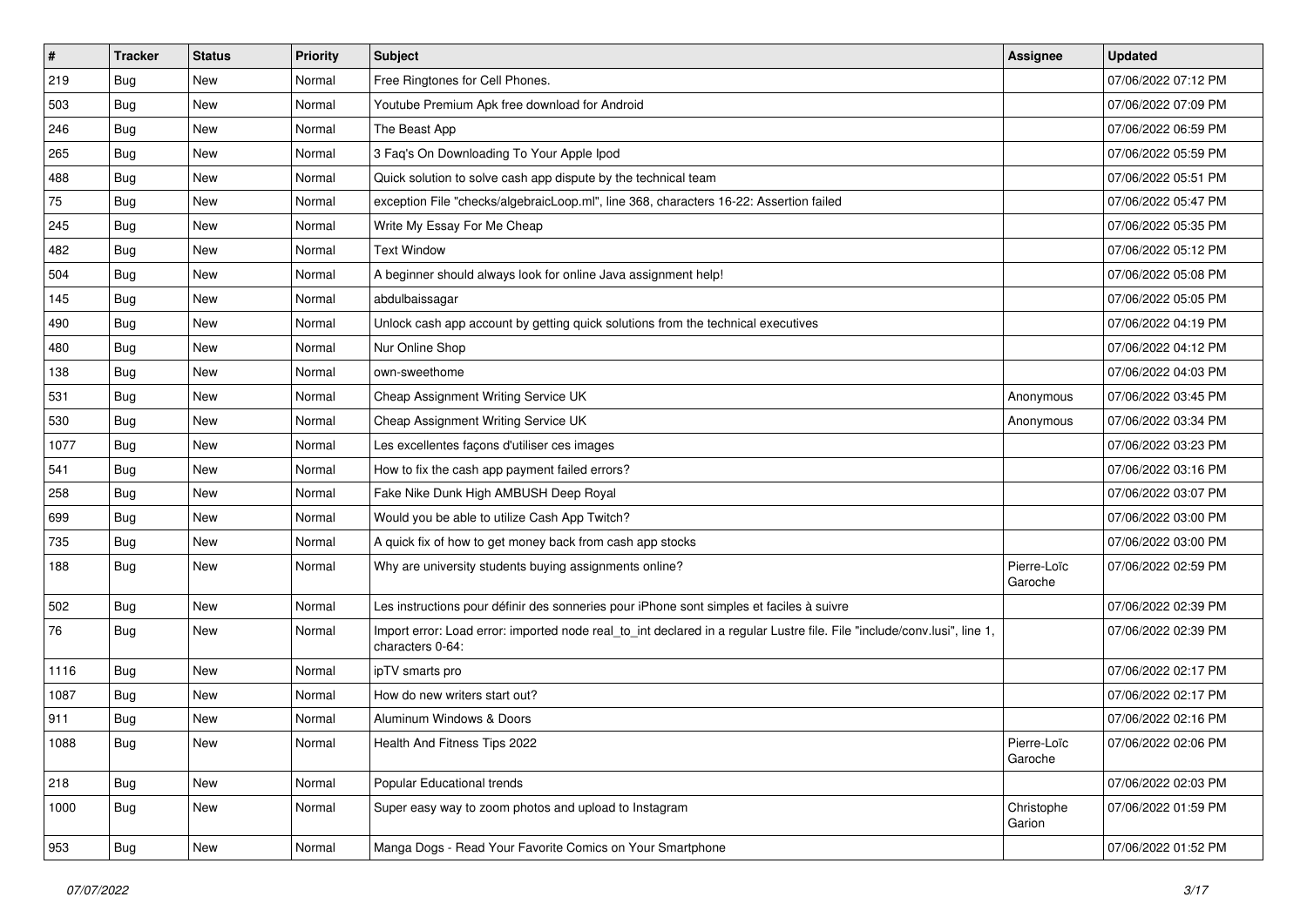| $\vert$ # | Tracker    | <b>Status</b> | <b>Priority</b> | Subject                                                     | Assignee               | <b>Updated</b>      |
|-----------|------------|---------------|-----------------|-------------------------------------------------------------|------------------------|---------------------|
| 1073      | Bug        | New           | Normal          | Cricut Design Space                                         |                        | 07/06/2022 01:42 PM |
| 487       | Bug        | New           | Normal          | Cheap Fake Dunks                                            |                        | 07/06/2022 01:40 PM |
| 694       | Bug        | New           | Normal          | How to Get Guidance On How To Cash App Withdrawal Limit?    | Christophe<br>Garion   | 07/06/2022 01:40 PM |
| 769       | Bug        | New           | Normal          | check my cash app                                           |                        | 07/06/2022 01:35 PM |
| 666       | <b>Bug</b> | New           | Normal          | 470+ pages à colorier de Noël                               |                        | 07/06/2022 01:35 PM |
| 169       | Bug        | New           | Normal          | CV Maker - UAE CV Writing Agency                            |                        | 07/06/2022 01:34 PM |
| 673       | Bug        | <b>New</b>    | Normal          | Learn the basics of pixel art - Clear grid                  |                        | 07/06/2022 01:32 PM |
| 470       | Bug        | New           | Normal          | Commercial Floor Cleaning Westchester MA                    |                        | 07/06/2022 01:24 PM |
| 526       | Bug        | <b>New</b>    | Normal          | Soundcloud to mp3 converter - Download Soundcloud songs     |                        | 07/06/2022 01:19 PM |
| 515       | Bug        | New           | Normal          | Fragment Nike Dunk High Tokyo Fake                          |                        | 07/06/2022 01:17 PM |
| 553       | Bug        | New           | Normal          | Cinema HD APK - Free Movie Enjoyment App on Android         |                        | 07/06/2022 12:41 PM |
| 570       | <b>Bug</b> | New           | Normal          | What is Sutton bank cash app customer service phone number? | Pierre-Loïc<br>Garoche | 07/06/2022 12:33 PM |
| 770       | Bug        | New           | Normal          | Canon IJ Network Tool                                       |                        | 07/06/2022 12:15 PM |
| 621       | Bug        | <b>New</b>    | Normal          | Buy All Modafinil & Armodafinil Tablets @Buy Modafinil US   |                        | 07/06/2022 12:06 PM |
| 248       | Bug        | New           | Normal          | Mobile ringtones and attractiveness ringtones               |                        | 07/06/2022 12:02 PM |
| 749       | Bug        | New           | Normal          | The Best Bubble Shooter Game for Android                    |                        | 07/06/2022 11:51 AM |
| 167       | Bug        | New           | Normal          | instant loan without documents                              | Anonymous              | 07/06/2022 11:48 AM |
| 197       | Bug        | New           | Normal          | SBL JABORANDI PLUS HAIR OIL - COMPLETE SCALP CARE (100ML)   |                        | 07/06/2022 10:48 AM |
| 678       | Bug        | New           | Normal          | How to be a winner in buidnow gg                            |                        | 07/06/2022 10:43 AM |
| 622       | Bug        | New           | Normal          | CheapestMedsShop   100% Safe Medicines Online in UK & AUS.  |                        | 07/06/2022 10:21 AM |
| 234       | Bug        | <b>New</b>    | Normal          | My Personal Experience With the College Writing Services    |                        | 07/06/2022 10:06 AM |
| 520       | Bug        | New           | Normal          | What Is The Major Role Of Cash.app/Help and Support Page?   |                        | 07/06/2022 10:04 AM |
| 664       | Bug        | New           | Normal          | Tea TV Apk Download - The Best Way to Watch Movies Offline  |                        | 07/06/2022 09:58 AM |
| 643       | Bug        | New           | Normal          | Oreo TV Apk Download                                        |                        | 07/06/2022 09:43 AM |
| 719       | <b>Bug</b> | New           | Normal          | How Do I Send \$5000 Through Cash App Account With Ease?    |                        | 07/06/2022 09:30 AM |
| 597       | <b>Bug</b> | New           | Normal          | Universo s / f Download                                     |                        | 07/06/2022 09:28 AM |
| 144       | Bug        | New           | Normal          | curly bob lace front wigs                                   |                        | 07/06/2022 09:14 AM |
| 554       | Bug        | New           | Normal          | XvideoStudio Video Editor APK Free Download on TechToDown   |                        | 07/06/2022 09:14 AM |
| 312       | Bug        | New           | Normal          | Stain Protection Services in Virginia Beach VA              |                        | 07/06/2022 09:04 AM |
| 352       | Bug        | New           | Normal          | Tile & Grout Cleaning Services in Chesapeake VA             |                        | 07/06/2022 08:21 AM |
| 567       | Bug        | New           | Normal          | Singapore assignment help                                   |                        | 07/06/2022 08:15 AM |
| 292       | Bug        | New           | Normal          | Venmo to Cash App Transfer Of Money- Explore Here           |                        | 07/06/2022 07:59 AM |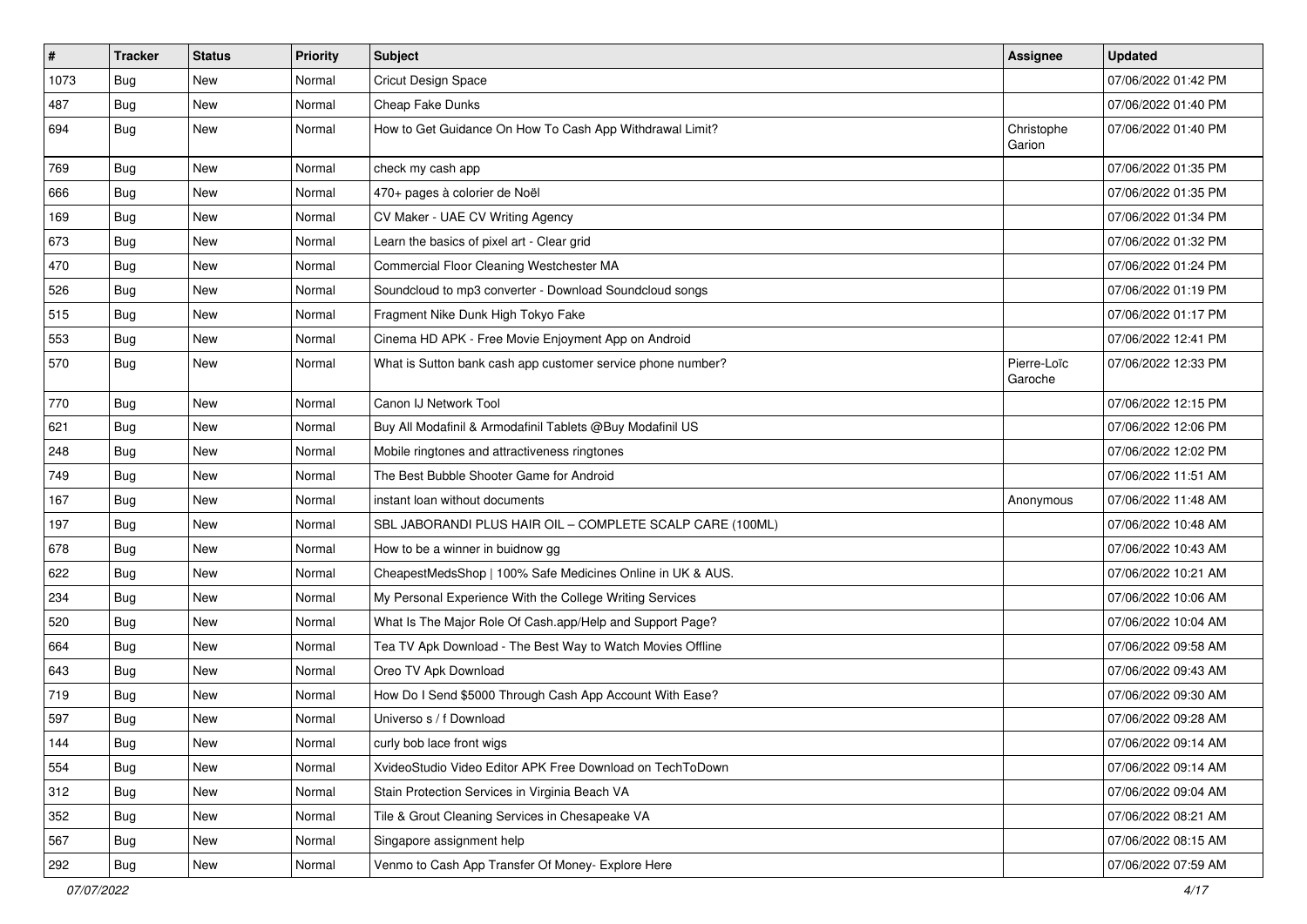| $\vert$ # | <b>Tracker</b> | <b>Status</b> | <b>Priority</b> | <b>Subject</b>                                                                   | Assignee               | <b>Updated</b>      |
|-----------|----------------|---------------|-----------------|----------------------------------------------------------------------------------|------------------------|---------------------|
| 217       | Bug            | New           | Normal          | How this service matter most?                                                    |                        | 07/06/2022 07:49 AM |
| 777       | Bug            | New           | Normal          | Obtain driving instructions using Google Maps.                                   |                        | 07/06/2022 07:35 AM |
| 525       | Bug            | New           | Normal          | If you don't have a QR code: How to activate cash app card in app                |                        | 07/06/2022 07:31 AM |
| 278       | Bug            | New           | Normal          | Cash App Help & Solutions - Here You Will Get Better Assistance                  |                        | 07/06/2022 07:17 AM |
| 508       | Bug            | New           | Normal          | hire a professional dissertation help                                            |                        | 07/06/2022 07:09 AM |
| 822       | Bug            | New           | Normal          | Dowload Your Boyfriend Game                                                      |                        | 07/06/2022 07:09 AM |
| 801       | Bug            | New           | Normal          | Who Is an ETL Engineer                                                           |                        | 07/06/2022 07:02 AM |
| 201       | Bug            | New           | Normal          | closure wig                                                                      |                        | 07/06/2022 06:53 AM |
| 726       | Bug            | New           | Normal          | Mobile Application Development Services                                          |                        | 07/06/2022 06:41 AM |
| 1097      | Bug            | New           | Normal          | Race and experience new life.                                                    |                        | 07/06/2022 06:19 AM |
| 516       | Bug            | New           | Normal          | Does Cash App Help To Get Cash App Refund Without Any Interruption?              |                        | 07/06/2022 06:04 AM |
| 310       | Bug            | New           | Normal          | Mattress Cleaning Services in Virginia Beach VA                                  |                        | 07/06/2022 05:58 AM |
| 284       | Bug            | <b>New</b>    | Normal          | All About Cash App Transfer Fail Problems                                        |                        | 07/06/2022 05:41 AM |
| 120       | <b>Bug</b>     | New           | Normal          | ghfjtkx                                                                          | Pierre-Loïc<br>Garoche | 07/06/2022 05:37 AM |
| 257       | Bug            | New           | Normal          | Best latte machines                                                              |                        | 07/06/2022 05:32 AM |
| 282       | Bug            | New           | Normal          | Activate Cash App Card: Learn Simple Steps & Fix Errors                          |                        | 07/06/2022 05:28 AM |
| 785       | Bug            | New           | Normal          | How To Get Money Off Cash App Without Card Or With A Card?                       |                        | 07/06/2022 05:26 AM |
| 513       | <b>Bug</b>     | New           | Normal          | Unlock cash app account using the easy steps:                                    | Anonymous              | 07/06/2022 05:03 AM |
| 701       | Bug            | New           | Normal          | Why Law Essay Helper UK is Necessary?                                            |                        | 07/06/2022 05:01 AM |
| 795       | Bug            | <b>New</b>    | Normal          | Drift Boss - Exciting Race                                                       |                        | 07/06/2022 05:00 AM |
| 731       | Bug            | New           | Normal          | Avail Of Cash App Customer Service If Unable To Down Cash App Mobile App?        |                        | 07/06/2022 04:50 AM |
| 617       | Bug            | New           | Normal          | Buy Vidalista Tablets (Tadalafil) at [\$25 OFF + Free Shipping] Vidalistatablets |                        | 07/06/2022 04:44 AM |
| 153       | Bug            | New           | Normal          | urgent loan online                                                               | Christophe<br>Garion   | 07/06/2022 04:39 AM |
| 492       | Bug            | New           | Normal          | HD Streamz MOD APK v3.5.5 (Keine Werbung)                                        |                        | 07/06/2022 04:31 AM |
| 152       | <b>Bug</b>     | New           | High            | professional bridal makeup artist                                                | Christophe<br>Garion   | 07/06/2022 04:28 AM |
| 139       | Bug            | New           | Normal          | relseo                                                                           |                        | 07/06/2022 04:12 AM |
| 336       | Bug            | New           | Normal          | Tile & Grout Cleaning Services in Norfolk VA                                     |                        | 07/06/2022 04:10 AM |
| 269       | Bug            | New           | Normal          | Is there such a site for app design?                                             | Anonymous              | 07/06/2022 03:56 AM |
| 517       | Bug            | New           | Normal          | Proficient tips to take help of cash app support professionals:                  |                        | 07/06/2022 03:52 AM |
| 264       | Bug            | New           | Normal          | We Buy Your Unwanted Car                                                         | Corentin<br>Lauverjat  | 07/06/2022 03:49 AM |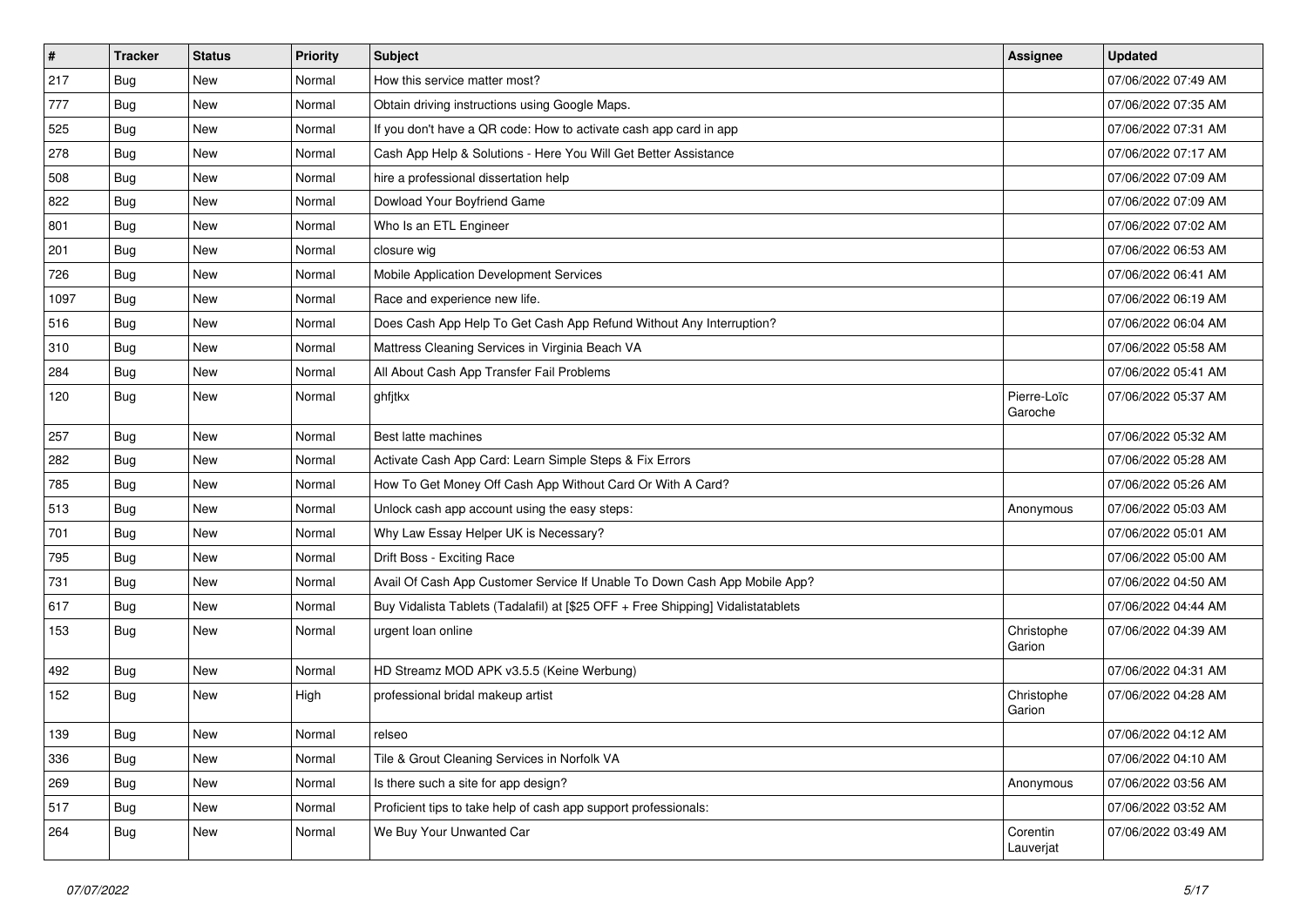| $\vert$ # | <b>Tracker</b> | <b>Status</b> | <b>Priority</b> | <b>Subject</b>                                                                                               | <b>Assignee</b>        | <b>Updated</b>      |
|-----------|----------------|---------------|-----------------|--------------------------------------------------------------------------------------------------------------|------------------------|---------------------|
| 644       | Bug            | New           | Normal          | <b>TeaTV App Review</b>                                                                                      |                        | 07/06/2022 03:32 AM |
| 714       | <b>Bug</b>     | New           | Normal          | Cuevana 3 Premium - Enjoy Your Favorite Movies and TV Shows on Your Smart TV                                 |                        | 07/06/2022 03:21 AM |
| 692       | <b>Bug</b>     | New           | Normal          | Esports 888b                                                                                                 |                        | 07/06/2022 03:20 AM |
| 585       | Bug            | New           | Normal          | What is cash app help number?                                                                                |                        | 07/06/2022 03:14 AM |
| 632       | Bug            | New           | Normal          | CheapestMedsShop   100% Safe Medicines Online in UK & AUS.                                                   |                        | 07/06/2022 03:10 AM |
| 119       | Bug            | New           | Normal          | klhjigyu                                                                                                     |                        | 07/06/2022 03:09 AM |
| 784       | Bug            | New           | Normal          | How To Add Money On Cash App Card And Check The Funds?                                                       |                        | 07/06/2022 03:08 AM |
| 561       | <b>Bug</b>     | New           | Normal          | Enjoy the Full YouTube Premium Experience With YouTube Premium Membership                                    |                        | 07/06/2022 03:06 AM |
| 471       | Bug            | New           | Normal          | Residential Floor Cleaning Westchester MA                                                                    |                        | 07/06/2022 03:03 AM |
| 829       | Bug            | New           | Normal          | Write My Dissertation For Me UK                                                                              | Pierre-Loïc<br>Garoche | 07/06/2022 02:41 AM |
| 671       | <b>Bug</b>     | New           | Normal          | Hot games                                                                                                    | Pierre-Loïc<br>Garoche | 07/06/2022 02:14 AM |
| 92        | <b>Bug</b>     | New           | High            | expression should have been normalized in EMF backend                                                        | Pierre-Loïc<br>Garoche | 07/06/2022 02:10 AM |
| 251       | Bug            | New           | Normal          | All About Cash App Transfer Fail Problems                                                                    | Pierre-Loïc<br>Garoche | 07/06/2022 02:08 AM |
| 708       | Bug            | New           | Normal          | Efficient ways to proceed with the cash app dispute process?                                                 |                        | 07/06/2022 02:00 AM |
| 285       | Bug            | New           | Normal          | Have you ever written an essay?                                                                              |                        | 07/06/2022 01:45 AM |
| 559       | <b>Bug</b>     | New           | High            | What Are Permission For Applications like Facebook Sending MMS?                                              |                        | 07/06/2022 01:37 AM |
| 776       | Bug            | New           | Normal          | Wibargain                                                                                                    |                        | 07/06/2022 01:36 AM |
| 260       | <b>Bug</b>     | New           | Normal          | Web Design Services Near Me                                                                                  |                        | 07/06/2022 01:25 AM |
| 500       | <b>Bug</b>     | New           | Normal          | Simply contact the technical team, to find the solution to cash app refund problems.                         | Pierre-Loïc<br>Garoche | 07/06/2022 01:09 AM |
| 210       | <b>Bug</b>     | New           | Normal          | Issue with check symbol in Cash App? Dial assist number with calling Cash App customer service phone number. |                        | 07/06/2022 12:48 AM |
| 797       | <b>Bug</b>     | New           | Normal          | Psychedelic                                                                                                  | Christophe<br>Garion   | 07/06/2022 12:46 AM |
| 800       | Bug            | New           | Normal          | Who Is an ETL Engineer                                                                                       |                        | 07/06/2022 12:39 AM |
| 773       | <b>Bug</b>     | New           | Normal          | Spades - Play online free                                                                                    |                        | 07/06/2022 12:39 AM |
| 182       | Bug            | New           | Normal          | <b>Healthcare Custom Writing Services</b>                                                                    |                        | 07/06/2022 12:37 AM |
| 118       | <b>Bug</b>     | New           | Normal          | golf                                                                                                         | Anonymous              | 07/06/2022 12:36 AM |
| 190       | <b>Bug</b>     | New           | Normal          | All About Cash App Transfer Fail Problems                                                                    |                        | 07/06/2022 12:14 AM |
| 582       | <b>Bug</b>     | New           | Normal          | Cash App Won't Let Me Send Money If There Is A Low Balance Available                                         | Pierre-Loïc<br>Garoche | 07/05/2022 11:59 PM |
| 123       | <b>Bug</b>     | New           | Normal          | https://www.reddit.com/r/NRLgrandfinal2020/                                                                  |                        | 07/05/2022 11:58 PM |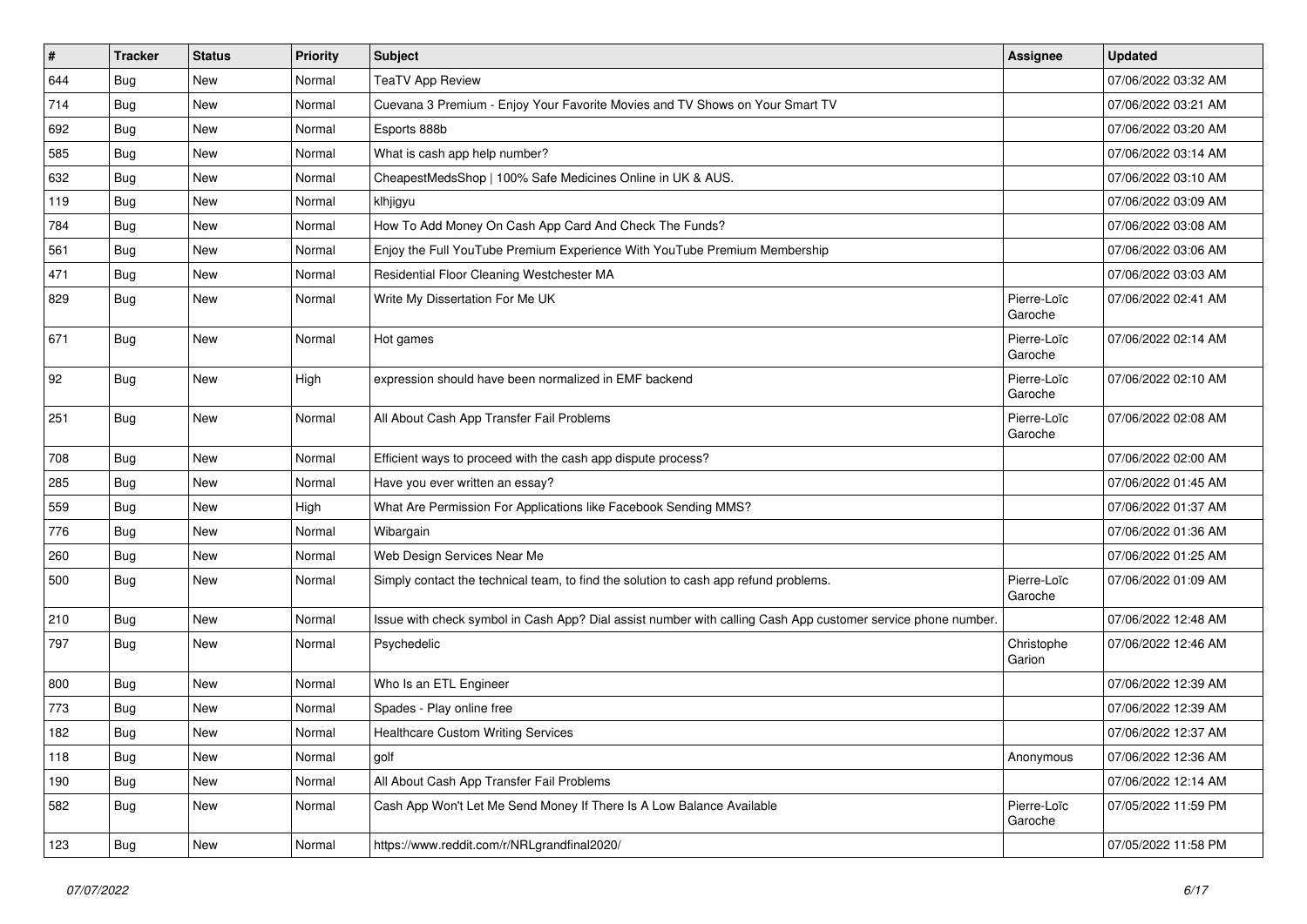| $\vert$ # | <b>Tracker</b> | <b>Status</b> | <b>Priority</b> | <b>Subject</b>                                                             | <b>Assignee</b>      | <b>Updated</b>      |
|-----------|----------------|---------------|-----------------|----------------------------------------------------------------------------|----------------------|---------------------|
| 650       | Bug            | New           | Normal          | <b>Cherries Health Benefits</b>                                            |                      | 07/05/2022 11:57 PM |
| 715       | Bug            | New           | Normal          | Puppy Playtime Descargar gratis                                            |                      | 07/05/2022 11:53 PM |
| 798       | Bug            | New           | Normal          | Who Is an ETL Engineer                                                     |                      | 07/05/2022 11:49 PM |
| 802       | Bug            | <b>New</b>    | Normal          | Who Is an ETL Engineer                                                     |                      | 07/05/2022 11:30 PM |
| 754       | Bug            | New           | Normal          | Cómo descargar tonos gratis de teléfono celular                            |                      | 07/05/2022 11:29 PM |
| 547       | Bug            | New           | Normal          | Get rid of the issue of cash app down by calling experts.                  |                      | 07/05/2022 11:02 PM |
| 202       | Bug            | New           | Normal          | blonde wig                                                                 |                      | 07/05/2022 10:32 PM |
| 655       | Bug            | New           | Normal          | <b>Eggplant Health Benefits</b>                                            |                      | 07/05/2022 10:20 PM |
| 635       | Bug            | New           | Normal          | Buy Steroids Online with OurMedicnes.com   Best Quality Steroids           |                      | 07/05/2022 09:51 PM |
| 189       | Bug            | New           | Normal          | <b>College Biology Writing Services</b>                                    |                      | 07/05/2022 09:45 PM |
| 922       | Bug            | New           | Normal          | Why Is The Need For Assignment Writing Services?                           |                      | 07/05/2022 09:39 PM |
| 600       | Bug            | New           | Normal          | Play Store Pro                                                             |                      | 07/05/2022 09:29 PM |
| 535       | <b>Bug</b>     | <b>New</b>    | Normal          | Getting Tangled Problems When You Try To Apply For Cash App Delete Account | Christophe<br>Garion | 07/05/2022 08:58 PM |
| 721       | Bug            | New           | Normal          | Cómo instalar un Mod Apk                                                   |                      | 07/05/2022 08:54 PM |
| 519       | Bug            | New           | Normal          | Are you finding online UK Assignment writers?                              |                      | 07/05/2022 08:48 PM |
| 573       | Bug            | New           | Normal          | Experimente lo mejor en la aplicación Apk de juegos gratis                 |                      | 07/05/2022 08:47 PM |
| 565       | Bug            | New           | Normal          | How To Install RepelisPlus On Your Android Phone?                          |                      | 07/05/2022 08:42 PM |
| 464       | <b>Bug</b>     | New           | Normal          | Upholstery Cleaning Westchester MA                                         |                      | 07/05/2022 08:38 PM |
| 579       | Bug            | New           | Normal          | YOUR CV MAKES YOUR FIRST IMPRESSION                                        | Christophe<br>Garion | 07/05/2022 07:46 PM |
| 786       | Bug            | New           | Normal          | Best Assignment Help in Australia & UK                                     |                      | 07/05/2022 07:30 PM |
| 469       | <b>Bug</b>     | <b>New</b>    | Normal          | Germs Removal Westchester MA                                               |                      | 07/05/2022 07:23 PM |
| 730       | Bug            | New           | Normal          | Canon IJ Network Tool                                                      |                      | 07/05/2022 07:20 PM |
| 203       | Bug            | New           | Low             | <b>Airport Taxi Guildford</b>                                              | Anonymous            | 07/05/2022 07:16 PM |
| 183       | Bug            | New           | Normal          | Nursing Assignment Help Online                                             |                      | 07/05/2022 07:07 PM |
| 196       | Bug            | New           | Normal          | Homoeobazaar For Homeopathy Medicines                                      |                      | 07/05/2022 06:45 PM |
| 528       | <b>Bug</b>     | New           | Normal          | Korean Mag                                                                 |                      | 07/05/2022 06:42 PM |
| 205       | Bug            | New           | Low             | Mens Designer Glasses                                                      |                      | 07/05/2022 06:36 PM |
| 317       | Bug            | New           | Normal          | Eco/Green Cleaning Services in Virginia Beach VA                           |                      | 07/05/2022 06:33 PM |
| 250       | Bug            | New           | Normal          | Reviews of phone ringtones                                                 |                      | 07/05/2022 06:21 PM |
| 682       | Bug            | New           | Normal          | Does Facebook customer service live chat allow to speak with someone?      |                      | 07/05/2022 06:09 PM |
| 609       | Bug            | New           | High            | Online Trusted Medicine Store in US for Health - Genericmedsupply          |                      | 07/05/2022 06:05 PM |
| 128       | Bug            | New           | Normal          | dfgbd                                                                      |                      | 07/05/2022 05:58 PM |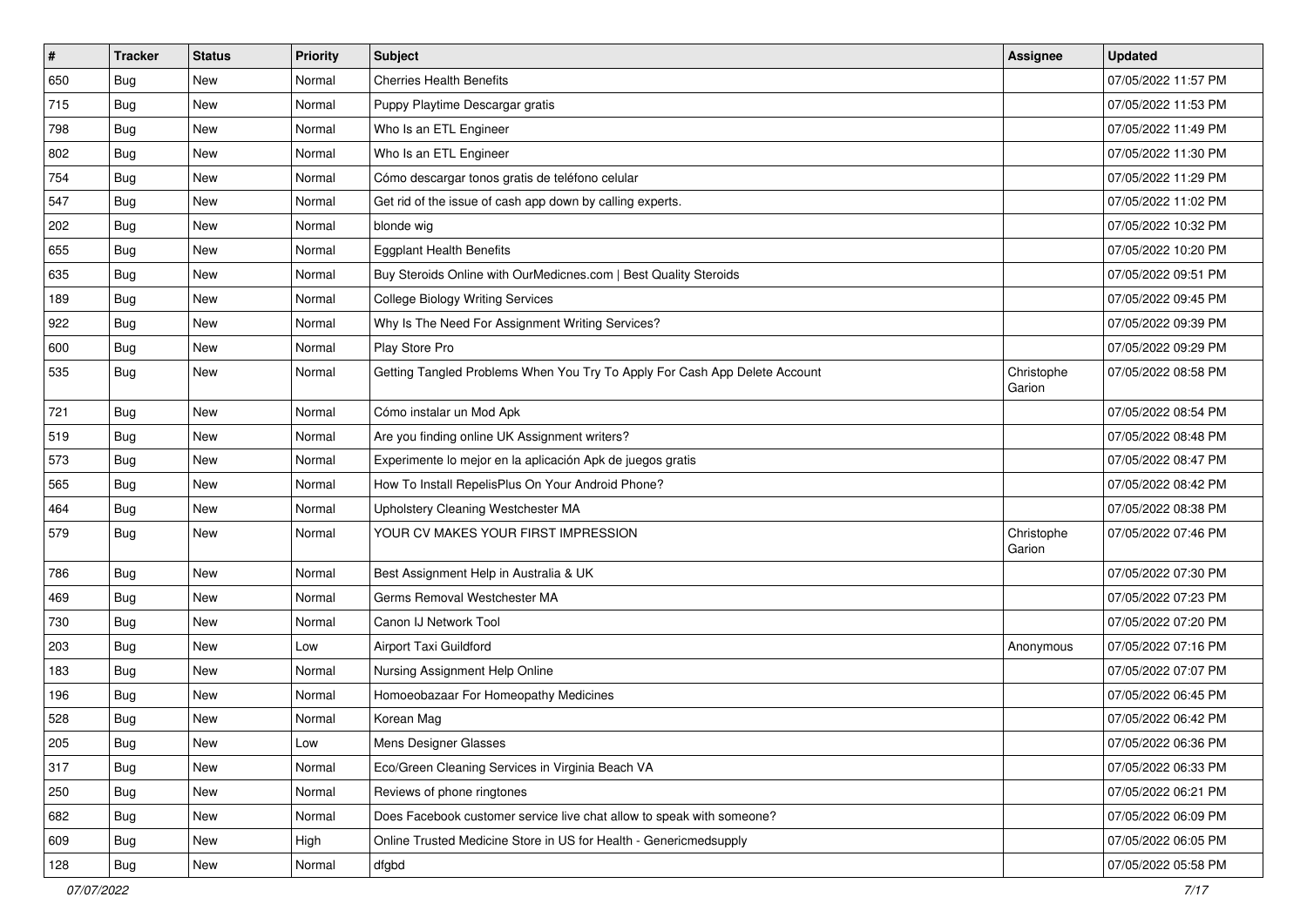| $\pmb{\#}$ | <b>Tracker</b> | <b>Status</b> | <b>Priority</b> | <b>Subject</b>                                                                                     | <b>Assignee</b>        | <b>Updated</b>      |
|------------|----------------|---------------|-----------------|----------------------------------------------------------------------------------------------------|------------------------|---------------------|
| 696        | Bug            | New           | Normal          | How to Install the TuMangaOnline App                                                               |                        | 07/05/2022 05:37 PM |
| 569        | Bug            | New           | Normal          | What is the incoming and outgoing mail server for Outlook IMAP settings?                           | Pierre-Loïc<br>Garoche | 07/05/2022 05:35 PM |
| 668        | Bug            | New           | Normal          | Get to know Cash App Refund Process here                                                           |                        | 07/05/2022 05:09 PM |
| 586        | <b>Bug</b>     | New           | Normal          | Best Modifications For Your Mobile Phone                                                           |                        | 07/05/2022 04:56 PM |
| 155        | Bug            | New           | Normal          | Cant access my cash app account                                                                    | Pierre-Loïc<br>Garoche | 07/05/2022 04:42 PM |
| 524        | <b>Bug</b>     | New           | Normal          | How Does Google Account Recovery Work If Your Account Is Hacked?                                   |                        | 07/05/2022 04:20 PM |
| 979        | Bug            | New           | Normal          | Free Gas Cards for the Unemployed                                                                  |                        | 07/05/2022 03:45 PM |
| 477        | Bug            | New           | Normal          | What Does Online Coupon Mean?                                                                      |                        | 07/05/2022 03:41 PM |
| 697        | Bug            | New           | Normal          | How to Descargar Pura TV For Android                                                               |                        | 07/05/2022 03:29 PM |
| 591        | Bug            | New           | Normal          | How To Find Facebook Modifications For Your Spotify Premium Apk?                                   |                        | 07/05/2022 03:13 PM |
| 955        | Bug            | New           | Normal          | How Long Does Verification Take On Cash App If You Apply For The Verification?                     | Christophe<br>Garion   | 07/05/2022 02:41 PM |
| 703        | <b>Bug</b>     | New           | Normal          | For real-time help, dial Facebook customer service number                                          |                        | 07/05/2022 02:40 PM |
| 574        | <b>Bug</b>     | New           | Normal          | How to fix the Epson printer offline issue due to a wired connection?                              |                        | 07/05/2022 02:39 PM |
| 690        | Bug            | New           | Normal          | campervan hire                                                                                     |                        | 07/05/2022 02:00 PM |
| 724        | Bug            | New           | Normal          | Dial Chime Customer support number for a quick response                                            |                        | 07/05/2022 01:50 PM |
| 88         | Bug            | New           | Normal          | kind2 output: When for node arguments                                                              | Pierre-Loïc<br>Garoche | 07/05/2022 01:40 PM |
| 723        | Bug            | New           | High            | The best horror game in 2021                                                                       | Christophe<br>Garion   | 07/05/2022 01:21 PM |
| 253        | Bug            | New           | Normal          | Florence Lawrence                                                                                  |                        | 07/05/2022 01:16 PM |
| 1145       | <b>Bug</b>     | New           | Normal          | IHG Is Extending Its Already Impressive Roster with a New Luxury Collection of Independent Hotels? |                        | 07/05/2022 12:50 PM |
| 685        | Bug            | New           | Low             | youtube thumbnail downloader                                                                       | Pierre-Loïc<br>Garoche | 07/05/2022 12:45 PM |
| 658        | Bug            | New           | Normal          | <b>Watermelon Nutrition Facts And Health Benefits</b>                                              |                        | 07/05/2022 12:28 PM |
| 662        | Bug            | New           | Normal          | Oreo TV Download - The Easiest Way to Watch Live TV                                                |                        | 07/05/2022 12:10 PM |
| 651        | Bug            | New           | Normal          | Salmon Health Benefits                                                                             |                        | 07/05/2022 12:09 PM |
| 457        | Bug            | New           | Normal          | Carpet Cleaning Medford MA                                                                         |                        | 07/05/2022 12:06 PM |
| 767        | Bug            | New           | Normal          | apkmod                                                                                             |                        | 07/05/2022 11:57 AM |
| 481        | Bug            | New           | Normal          | Nur Online Shop                                                                                    |                        | 07/05/2022 11:49 AM |
| 556        | Bug            | New           | Normal          | Play Game Mod Apk With Your Friends                                                                |                        | 07/05/2022 11:45 AM |
| 1104       | Bug            | New           | Normal          | Idle game fix bug                                                                                  |                        | 07/05/2022 11:42 AM |
| 661        | Bug            | New           | Normal          | Turbo VPN MOD APK Download                                                                         |                        | 07/05/2022 11:24 AM |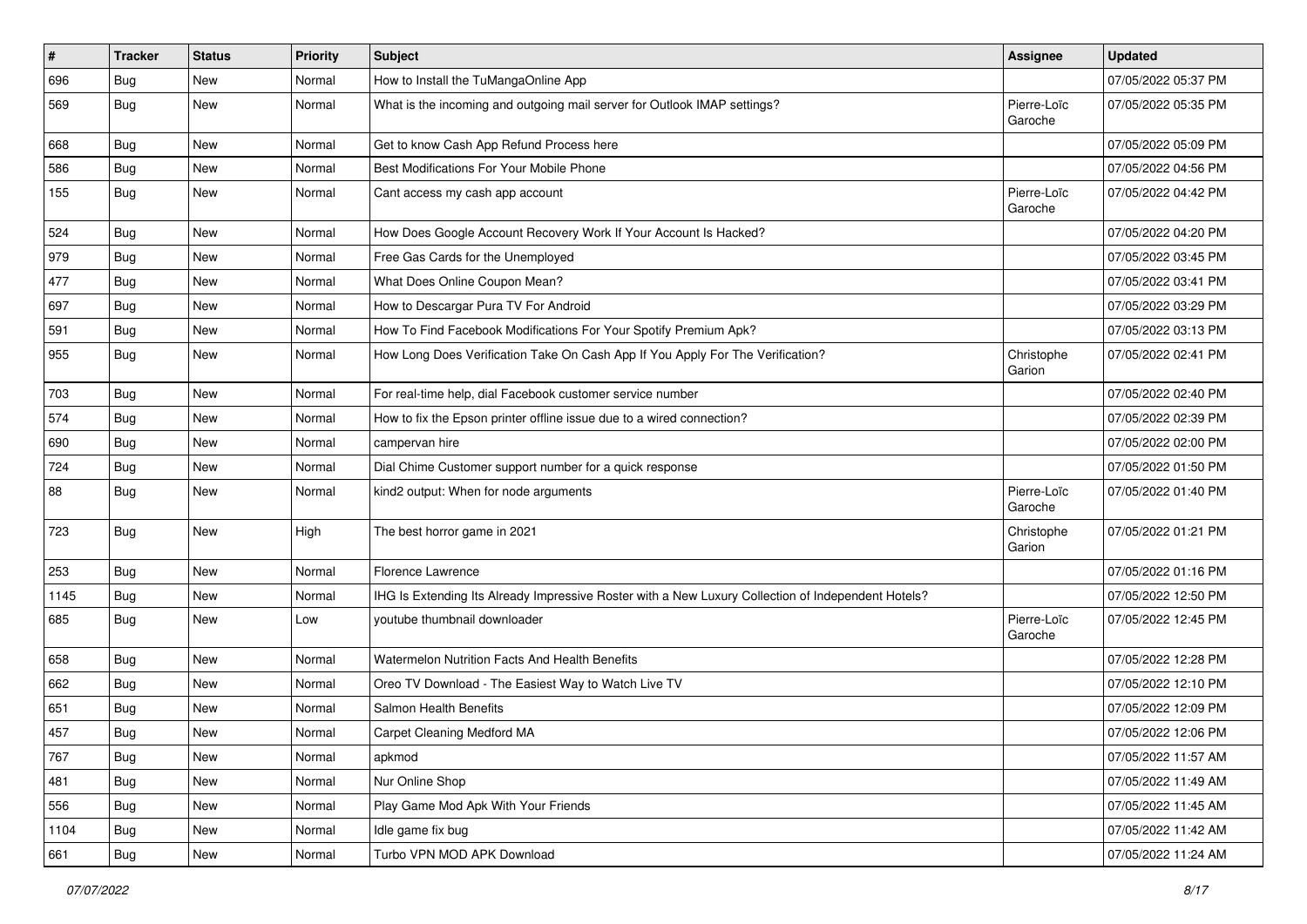| $\sharp$ | <b>Tracker</b> | <b>Status</b> | Priority | <b>Subject</b>                                                                                          | <b>Assignee</b>       | <b>Updated</b>      |
|----------|----------------|---------------|----------|---------------------------------------------------------------------------------------------------------|-----------------------|---------------------|
| 761      | <b>Bug</b>     | New           | Normal   | What is it about basketball that makes it so popular in the United States?                              | Corentin<br>Lauverjat | 07/05/2022 11:09 AM |
| 532      | <b>Bug</b>     | <b>New</b>    | Normal   | My Assignment Help                                                                                      |                       | 07/05/2022 11:04 AM |
| 506      | <b>Bug</b>     | <b>New</b>    | Normal   | www.trendmicro.com/activate                                                                             |                       | 07/05/2022 11:03 AM |
| 941      | Bug            | <b>New</b>    | Normal   | is Disney Now and Disney Plus different?                                                                |                       | 07/05/2022 11:02 AM |
| 820      | <b>Bug</b>     | New           | Normal   | Metal Slug Apk para Android                                                                             |                       | 07/05/2022 10:50 AM |
| 615      | <b>Bug</b>     | New           | Normal   | CheapestMedsShop   100% Safe Medicines Online in USA UK & AUS.                                          |                       | 07/05/2022 09:58 AM |
| 537      | <b>Bug</b>     | New           | Normal   | Get tech assistance with customer support on ATT Yahoo email login issue.                               |                       | 07/05/2022 09:54 AM |
| 825      | <b>Bug</b>     | <b>New</b>    | Normal   | Lucky Patcher Download                                                                                  |                       | 07/05/2022 09:19 AM |
| 771      | Bug            | <b>New</b>    | Normal   | united airlines baggage policy                                                                          |                       | 07/05/2022 09:19 AM |
| 400      | <b>Bug</b>     | New           | Normal   | Office Moving Services in Potomac MD                                                                    |                       | 07/05/2022 09:18 AM |
| 568      | Bug            | <b>New</b>    | Normal   | Instale a versão mais recente do YouTube Premium                                                        |                       | 07/05/2022 09:14 AM |
| 1114     | Bug            | <b>New</b>    | Normal   | To control the car, all you must do is click to go left or right and release the button to go straight. |                       | 07/05/2022 09:01 AM |
| 115      | Bug            | New           | Normal   | <b>NFL LIVE STREAM</b>                                                                                  |                       | 07/05/2022 08:46 AM |
| 1120     | Bug            | <b>New</b>    | Normal   | Summary of 5 best coloring apps on phones                                                               |                       | 07/05/2022 08:31 AM |
| 722      | <b>Bug</b>     | New           | Normal   | Vergrößern Sie Instagram-Fotos mit instazoom                                                            | Christophe<br>Garion  | 07/05/2022 08:23 AM |
| 460      | Bug            | <b>New</b>    | Normal   | Floor Cleaning Medford MA                                                                               |                       | 07/05/2022 08:19 AM |
| 484      | Bug            | New           | Normal   | UK best essay writing service                                                                           |                       | 07/05/2022 08:08 AM |
| 1144     | Bug            | <b>New</b>    | Normal   | <b>Tour Packages</b>                                                                                    |                       | 07/05/2022 07:55 AM |
| 709      | <b>Bug</b>     | <b>New</b>    | Normal   | How To Load Cash App Card At Walmart Without Having To Face Any Hassle?                                 |                       | 07/05/2022 07:45 AM |
| 613      | Bug            | <b>New</b>    | Normal   | Buy Aspadol 100mg Tab Online in US, UK, AU   Erospharmacy                                               |                       | 07/05/2022 07:31 AM |
| 741      | <b>Bug</b>     | <b>New</b>    | Normal   | <b>Blockchain Technology Solutions</b>                                                                  |                       | 07/05/2022 07:25 AM |
| 143      | <b>Bug</b>     | New           | Normal   | Bob lace front wigs                                                                                     |                       | 07/05/2022 07:09 AM |
| 247      | Bug            | <b>New</b>    | Normal   | best 4 Channel Amp                                                                                      |                       | 07/05/2022 07:06 AM |
| 763      | Bug            | <b>New</b>    | High     | How to Make a Ringtone on Your iPhone                                                                   |                       | 07/05/2022 07:00 AM |
| 774      | <b>Bug</b>     | New           | Normal   | Follow proper initiatives                                                                               |                       | 07/05/2022 06:06 AM |
| 645      | <b>Bug</b>     | <b>New</b>    | Normal   | thong tin chinh xac nhat hom nay                                                                        |                       | 07/05/2022 06:06 AM |
| 140      | Bug            | New           | Normal   | sugarbalanceusa                                                                                         |                       | 07/05/2022 05:29 AM |
| 619      | Bug            | New           | Normal   | Online Trusted Medicine Store in US for Health - Genericmedsupply                                       |                       | 07/05/2022 05:11 AM |
| 483      | Bug            | New           | Normal   | UK best essay writing service                                                                           |                       | 07/05/2022 05:11 AM |
| 656      | <b>Bug</b>     | New           | Normal   | Kiwi Nutrition Facts And Health Benefits                                                                |                       | 07/05/2022 04:52 AM |
| 631      | <b>Bug</b>     | New           | Normal   | How Can I Load Cash App Card at Walmart straight away?                                                  |                       | 07/05/2022 04:34 AM |
| 688      | Bug            | New           | Normal   | How to use twitch.tv/activate?                                                                          |                       | 07/05/2022 04:19 AM |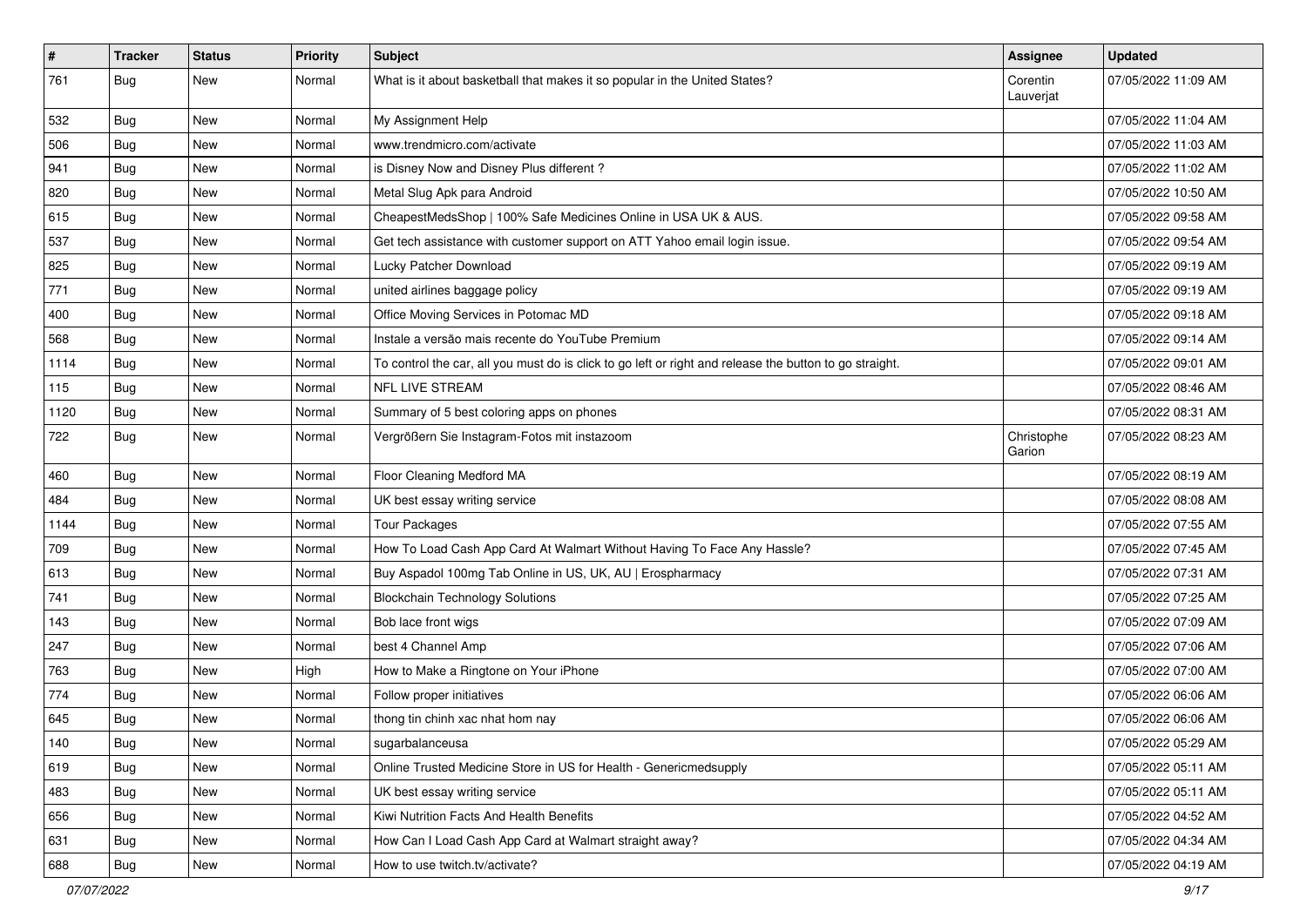| $\vert$ # | <b>Tracker</b> | <b>Status</b> | <b>Priority</b> | <b>Subject</b>                                                                                                                                                                                                                                                        | Assignee               | <b>Updated</b>      |
|-----------|----------------|---------------|-----------------|-----------------------------------------------------------------------------------------------------------------------------------------------------------------------------------------------------------------------------------------------------------------------|------------------------|---------------------|
| 598       | Bug            | New           | Normal          | Universo s / f Download                                                                                                                                                                                                                                               |                        | 07/05/2022 04:13 AM |
| 614       | Bug            | New           | Normal          | Como baixar o MOD APK no celular                                                                                                                                                                                                                                      |                        | 07/05/2022 04:08 AM |
| 783       | Bug            | New           | Normal          | How Do I Determine The Reasons And Solutions To Fix Cash App Transfer Failed?                                                                                                                                                                                         |                        | 07/05/2022 04:03 AM |
| 706       | Bug            | <b>New</b>    | Normal          | How Can You Cancel A Cash App Payment Without Any Prior Information?                                                                                                                                                                                                  |                        | 07/05/2022 03:46 AM |
| 1108      | Bug            | New           | Normal          | Six Guns Mod Apk Answers Your Questions                                                                                                                                                                                                                               |                        | 07/05/2022 03:27 AM |
| 728       | Bug            | <b>New</b>    | Normal          | Will Cash App refund money if scammed? Hitches With Optimum Ease                                                                                                                                                                                                      |                        | 07/05/2022 02:45 AM |
| 970       | Bug            | New           | Normal          | The Amount Of Time Does Cash App Direct Deposit Time Take?                                                                                                                                                                                                            |                        | 07/05/2022 02:33 AM |
| 473       | Bug            | New           | Normal          | Floor Stripping Arlington MA                                                                                                                                                                                                                                          |                        | 07/05/2022 02:30 AM |
| 704       | Bug            | New           | Normal          | Reach support team of Chime Customer Service for instant help                                                                                                                                                                                                         |                        | 07/05/2022 02:23 AM |
| 781       | Bug            | New           | Normal          | Free Whatsapp Group to Join                                                                                                                                                                                                                                           |                        | 07/05/2022 02:19 AM |
| 587       | Bug            | New           | Normal          | Why Picsart Pro Offers Great Features                                                                                                                                                                                                                                 |                        | 07/05/2022 02:12 AM |
| 716       | Bug            | New           | Normal          | La celebración de un BabyShower.                                                                                                                                                                                                                                      |                        | 07/05/2022 01:58 AM |
| 788       | Bug            | <b>New</b>    | Normal          | Intro Maker Mod APK                                                                                                                                                                                                                                                   |                        | 07/05/2022 01:50 AM |
| 620       | Bug            | New           | Normal          | Viagra Meds: Fastest & Quick Delivery On Your Doorstep - USA                                                                                                                                                                                                          |                        | 07/05/2022 01:45 AM |
| 782       | Bug            | <b>New</b>    | Normal          | Comment faire une sonnerie téléphonique                                                                                                                                                                                                                               |                        | 07/05/2022 01:35 AM |
| 602       | Bug            | New           | Normal          | Best Essay Writing Service UK                                                                                                                                                                                                                                         | Pierre-Loïc<br>Garoche | 07/05/2022 01:28 AM |
| 593       | Bug            | New           | Normal          | Eiffel Spark Ultimate C2 SN series is a fully synthetic range of advanced performance engine oils blended in high<br>performance fully synthetic (PAO - polyalphaolefin) basestocks fortified with advanced technology additive<br>system, specifically formulated to |                        | 07/05/2022 01:19 AM |
| 450       | Bug            | <b>New</b>    | Normal          | Floor Stripping Quincy MA                                                                                                                                                                                                                                             |                        | 07/05/2022 01:16 AM |
| 961       | Bug            | New           | Normal          | TeaTv is an Android                                                                                                                                                                                                                                                   |                        | 07/05/2022 12:43 AM |
| 542       | Bug            | <b>New</b>    | Normal          | Web N Logo Design                                                                                                                                                                                                                                                     |                        | 07/05/2022 12:19 AM |
| 677       | Bug            | New           | Normal          | Logo Design Services Near Me                                                                                                                                                                                                                                          |                        | 07/05/2022 12:15 AM |
| 580       | <b>Bug</b>     | New           | High            | <b>What is Narrative Essay?</b>                                                                                                                                                                                                                                       | Christophe<br>Garion   | 07/05/2022 12:04 AM |
| 742       | Bug            | New           | Normal          | How Long Does Cash App Support Take To Respond For A Better Support?                                                                                                                                                                                                  |                        | 07/04/2022 11:48 PM |
| 628       | Bug            | New           | Normal          | CV reviewing services!                                                                                                                                                                                                                                                |                        | 07/04/2022 11:33 PM |
| 954       | Bug            | <b>New</b>    | Normal          | AZ Screen Recorder Mod                                                                                                                                                                                                                                                |                        | 07/04/2022 10:08 PM |
| 766       | Bug            | New           | Normal          | Pobreflix Mod APK Review                                                                                                                                                                                                                                              |                        | 07/04/2022 09:29 PM |
| 461       | Bug            | New           | Normal          | Germs Removal Medford MA                                                                                                                                                                                                                                              |                        | 07/04/2022 08:49 PM |
| 636       | Bug            | New           | Normal          | What is the most popular furniture color?                                                                                                                                                                                                                             |                        | 07/04/2022 08:31 PM |
| 562       | Bug            | New           | Normal          | Learn Basic Mahjong Rules                                                                                                                                                                                                                                             |                        | 07/04/2022 08:22 PM |
| 712       | Bug            | New           | Normal          | Tips and Tricks                                                                                                                                                                                                                                                       |                        | 07/04/2022 07:57 PM |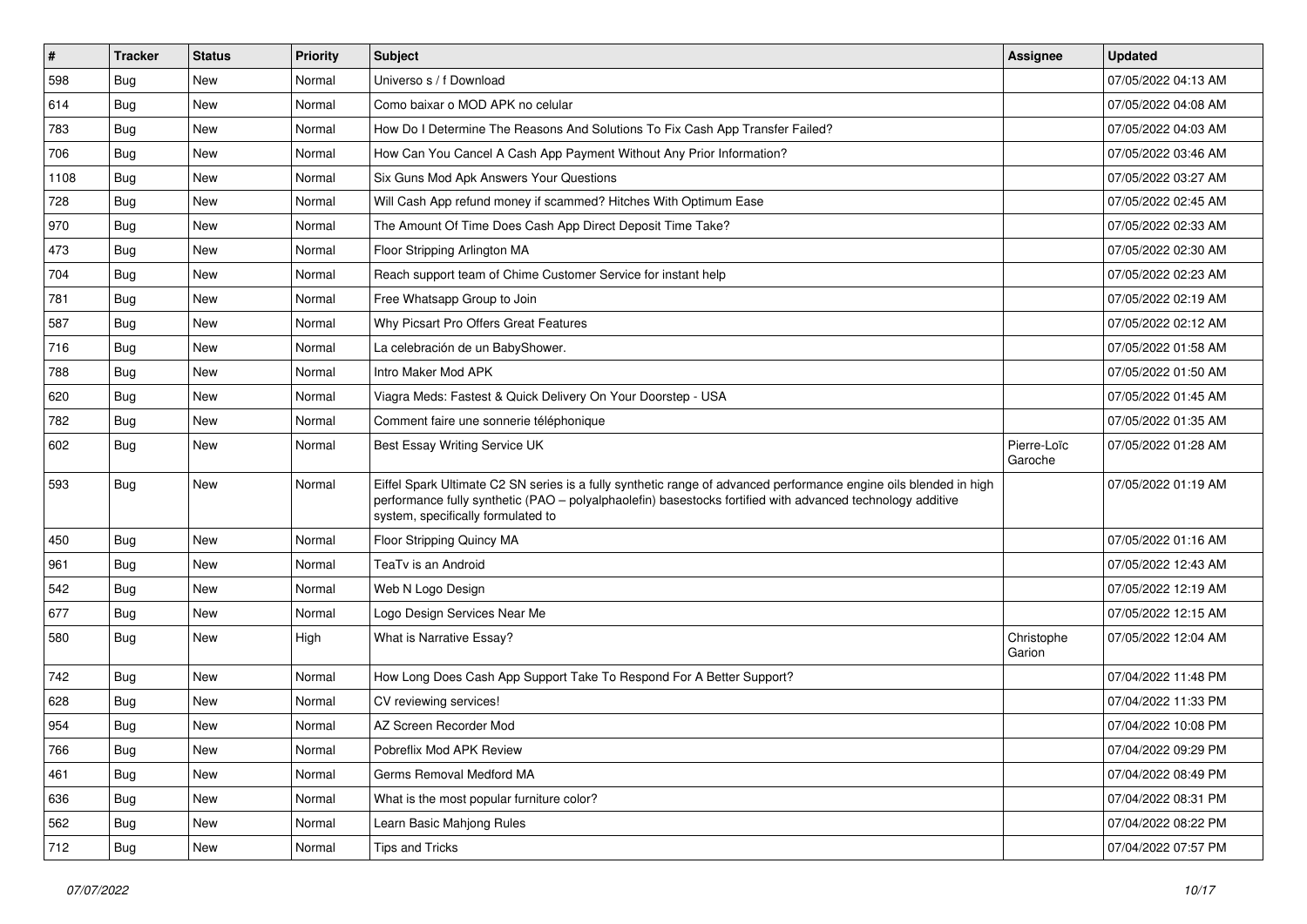| $\sharp$ | <b>Tracker</b> | <b>Status</b> | <b>Priority</b> | Subject                                                                                                                                                  | <b>Assignee</b>        | <b>Updated</b>      |
|----------|----------------|---------------|-----------------|----------------------------------------------------------------------------------------------------------------------------------------------------------|------------------------|---------------------|
| 940      | Bug            | New           | Normal          | What is Plex and Is Plex Legal?                                                                                                                          |                        | 07/04/2022 07:54 PM |
| 563      | Bug            | <b>New</b>    | Normal          | Understanding the Difference Between Free and Paid Mod Apks                                                                                              |                        | 07/04/2022 07:50 PM |
| 809      | Bug            | New           | Normal          | Smash Karts - immerse yourself in the exciting race                                                                                                      |                        | 07/04/2022 07:42 PM |
| 601      | <b>Bug</b>     | New           | Normal          | Best Essay Writing Service UK                                                                                                                            | Pierre-Loïc<br>Garoche | 07/04/2022 07:26 PM |
| 134      | Bug            | New           | Normal          | wisegolfers                                                                                                                                              |                        | 07/04/2022 07:14 PM |
| 765      | Bug            | New           | Normal          | Follow proper initiatives to check my cash app                                                                                                           |                        | 07/04/2022 07:06 PM |
| 707      | Bug            | New           | Normal          | Why Accounting Assignments Are Beneficial For The Students?                                                                                              | Pierre-Loïc<br>Garoche | 07/04/2022 06:59 PM |
| 239      | Bug            | New           | Normal          | Algunas características más de Choices MOD APK                                                                                                           |                        | 07/04/2022 06:59 PM |
| 133      | <b>Bug</b>     | New           | Normal          | craftlabs                                                                                                                                                |                        | 07/04/2022 06:33 PM |
| 235      | Bug            | New           | Low             | HP Printer Assistant Software   Download & Install HP Assistant                                                                                          |                        | 07/04/2022 06:32 PM |
| 659      | Bug            | <b>New</b>    | Normal          | Olive Oil Properties And Health Benefits                                                                                                                 |                        | 07/04/2022 06:06 PM |
| 717      | <b>Bug</b>     | New           | Normal          | Disney Plus Apk - Watch Movies and TV Shows on Your Device                                                                                               |                        | 07/04/2022 05:53 PM |
| 280      | Bug            | New           | Normal          | Pacific Web Design                                                                                                                                       |                        | 07/04/2022 05:52 PM |
| 231      | Bug            | New           | Normal          | Is the ringtone download difficult or not?                                                                                                               | Pierre-Loïc<br>Garoche | 07/04/2022 05:42 PM |
| 710      | Bug            | New           | Normal          | Take Necessary Assistance If You Are Unable Activate Cash App Card                                                                                       |                        | 07/04/2022 04:59 PM |
| 768      | <b>Bug</b>     | New           | Normal          | Where can you buy best jackets online?                                                                                                                   |                        | 07/04/2022 04:44 PM |
| 750      | Bug            | New           | Normal          | Create a Report Template                                                                                                                                 |                        | 07/04/2022 04:40 PM |
| 302      | Bug            | <b>New</b>    | Normal          | Auto Electrical Repair Services in Norcross GA                                                                                                           |                        | 07/04/2022 04:34 PM |
| 950      | <b>Bug</b>     | New           | Normal          | ij.start canon                                                                                                                                           |                        | 07/04/2022 04:29 PM |
| 670      | Bug            | New           | Normal          | JTWhatsApp Apk - The New and Improved WhatsApp                                                                                                           |                        | 07/04/2022 03:20 PM |
| 474      | <b>Bug</b>     | New           | Normal          | Floor Waxing Arlington MA                                                                                                                                |                        | 07/04/2022 02:14 PM |
| 672      | Bug            | New           | Normal          | The easiest way to delete ringtones on iPhone                                                                                                            |                        | 07/04/2022 01:22 PM |
| 222      | Bug            | New           | Normal          | Social Profile links                                                                                                                                     |                        | 07/04/2022 01:09 PM |
| 689      | <b>Bug</b>     | New           | Normal          | How to use twitch.tv/activate?                                                                                                                           |                        | 07/04/2022 12:58 PM |
| 720      | <b>Bug</b>     | New           | Normal          | How does Cash App Phone Number provide a quick treatment?                                                                                                |                        | 07/04/2022 12:42 PM |
| 732      | Bug            | New           | Normal          | Get rectifications steps about why cash app transfer failed                                                                                              |                        | 07/04/2022 12:38 PM |
| 815      | Bug            | New           | Normal          | how do i call cash app customer service                                                                                                                  | Xavier Thirioux        | 07/04/2022 12:34 PM |
| 1111     | <b>Bug</b>     | New           | Normal          | LOLBeans is a fun battle royale game where you race with other players while avoiding obstacles. Reach the end<br>of the course in competitive gameplay! |                        | 07/04/2022 12:23 PM |
| 1102     | <b>Bug</b>     | New           | Normal          | Charlottesville Travel Guide ?                                                                                                                           |                        | 07/04/2022 12:20 PM |
| 764      | <b>Bug</b>     | New           | Normal          | What is available to see what I can watch HBO Max?                                                                                                       |                        | 07/04/2022 12:11 PM |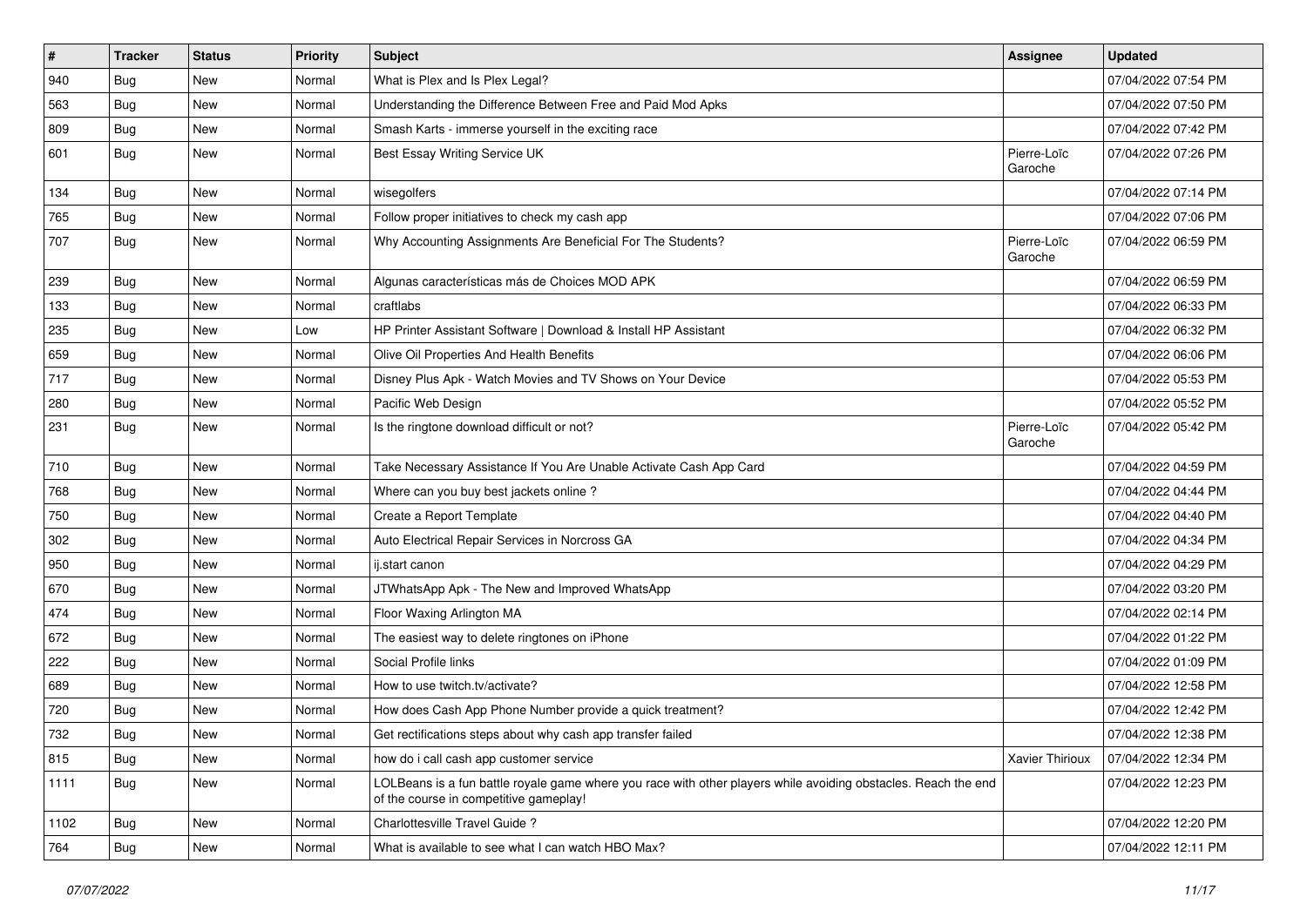| $\pmb{\#}$ | <b>Tracker</b> | <b>Status</b> | <b>Priority</b> | <b>Subject</b>                                                                   | <b>Assignee</b>        | <b>Updated</b>      |
|------------|----------------|---------------|-----------------|----------------------------------------------------------------------------------|------------------------|---------------------|
| 618        | Bug            | New           | Normal          | Buy Steroids Online with OurMedicnes.com   Best Quality Steroids                 |                        | 07/04/2022 12:08 PM |
| 116        | <b>Bug</b>     | New           | Normal          | aertaeyg                                                                         |                        | 07/04/2022 11:37 AM |
| 958        | Bug            | New           | Normal          | Avail Cash app support service to know Sutton bank cash app number               |                        | 07/04/2022 11:36 AM |
| 657        | Bug            | New           | Normal          | Coconut Nutrition Facts And Health Benefits                                      |                        | 07/04/2022 11:24 AM |
| 1143       | <b>Bug</b>     | New           | Normal          | Soap2day                                                                         |                        | 07/04/2022 11:04 AM |
| 592        | <b>Bug</b>     | New           | Normal          | Deezer Premium APK - Baixe músicas de qualquer lugar do mundo de graça           |                        | 07/04/2022 10:43 AM |
| 799        | <b>Bug</b>     | New           | Normal          | Who Is an ETL Engineer                                                           |                        | 07/04/2022 10:42 AM |
| 114        | <b>Bug</b>     | New           | Normal          | <b>Medical Research Writing Services</b>                                         |                        | 07/04/2022 10:30 AM |
| 518        | Bug            | New           | Normal          | How To Check The Balance Of Cash App Account By Taking Cash App Support?         |                        | 07/04/2022 10:21 AM |
| 705        | <b>Bug</b>     | New           | Normal          | wuxiaworld                                                                       |                        | 07/04/2022 10:20 AM |
| 132        | Bug            | New           | Normal          | concrete-everything                                                              |                        | 07/04/2022 10:12 AM |
| 667        | Bug            | New           | Normal          | What Is a Ringtone?                                                              |                        | 07/04/2022 09:55 AM |
| 581        | <b>Bug</b>     | New           | Normal          | E-Learning Course Help                                                           |                        | 07/04/2022 09:23 AM |
| 198        | Bug            | New           | Normal          | DR. RECKEWEG R42 (HAEMOVENIN) (22ML)                                             |                        | 07/04/2022 09:20 AM |
| 316        | <b>Bug</b>     | New           | Normal          | Finden Sie den besten Klingelton für Ihr Telefon                                 |                        | 07/04/2022 09:17 AM |
| 759        | <b>Bug</b>     | New           | Normal          | Canon IJ Network Tool                                                            | Pierre-Loïc<br>Garoche | 07/04/2022 09:13 AM |
| 599        | <b>Bug</b>     | New           | Normal          | Do you know how to delete cash app account from your computer?                   |                        | 07/04/2022 09:12 AM |
| 595        | <b>Bug</b>     | New           | Normal          | RFM Online - une révolution dans la gestion de l'identité numérique              |                        | 07/04/2022 08:30 AM |
| 159        | <b>Bug</b>     | New           | Normal          | xfguih njgkh                                                                     |                        | 07/04/2022 07:13 AM |
| 984        | Bug            | New           | Normal          | How to disable, permanently delete Twitter account on phone, PC                  |                        | 07/04/2022 07:11 AM |
| 555        | <b>Bug</b>     | New           | Normal          | web design development in hyderabad                                              |                        | 07/04/2022 07:09 AM |
| 989        | <b>Bug</b>     | New           | Normal          | Barewoods Wax Cigar                                                              |                        | 07/04/2022 07:09 AM |
| 977        | Bug            | New           | Normal          | Fans of the Old Country will like this book.                                     |                        | 07/04/2022 06:54 AM |
| 702        | Bug            | New           | Normal          | Avail Chime Customer Service to know How To Get Chime Bank Statement             |                        | 07/04/2022 05:58 AM |
| 684        | <b>Bug</b>     | New           | Normal          | Difference between paper map and online map                                      |                        | 07/04/2022 05:03 AM |
| 627        | Bug            | New           | Normal          | <b>HELO</b>                                                                      |                        | 07/04/2022 04:25 AM |
| 313        | <b>Bug</b>     | New           | Normal          | Water Extraction Services in Virginia Beach VA                                   |                        | 07/04/2022 04:06 AM |
| 259        | Bug            | New           | Normal          | call center services                                                             |                        | 07/04/2022 04:03 AM |
| 639        | <b>Bug</b>     | New           | Normal          | thong tin chinh xac                                                              |                        | 07/04/2022 03:54 AM |
| 200        | Bug            | New           | Normal          | uiopi[o                                                                          |                        | 07/04/2022 03:44 AM |
| 935        | <b>Bug</b>     | New           | Normal          | MovieBox Pro Apk - Watch Movies and TV Shows on Your Android Phone               |                        | 07/04/2022 03:38 AM |
| 634        | <b>Bug</b>     | New           | Normal          | Buy Vidalista Tablets (Tadalafil) at [\$25 OFF + Free Shipping] Vidalistatablets |                        | 07/04/2022 02:31 AM |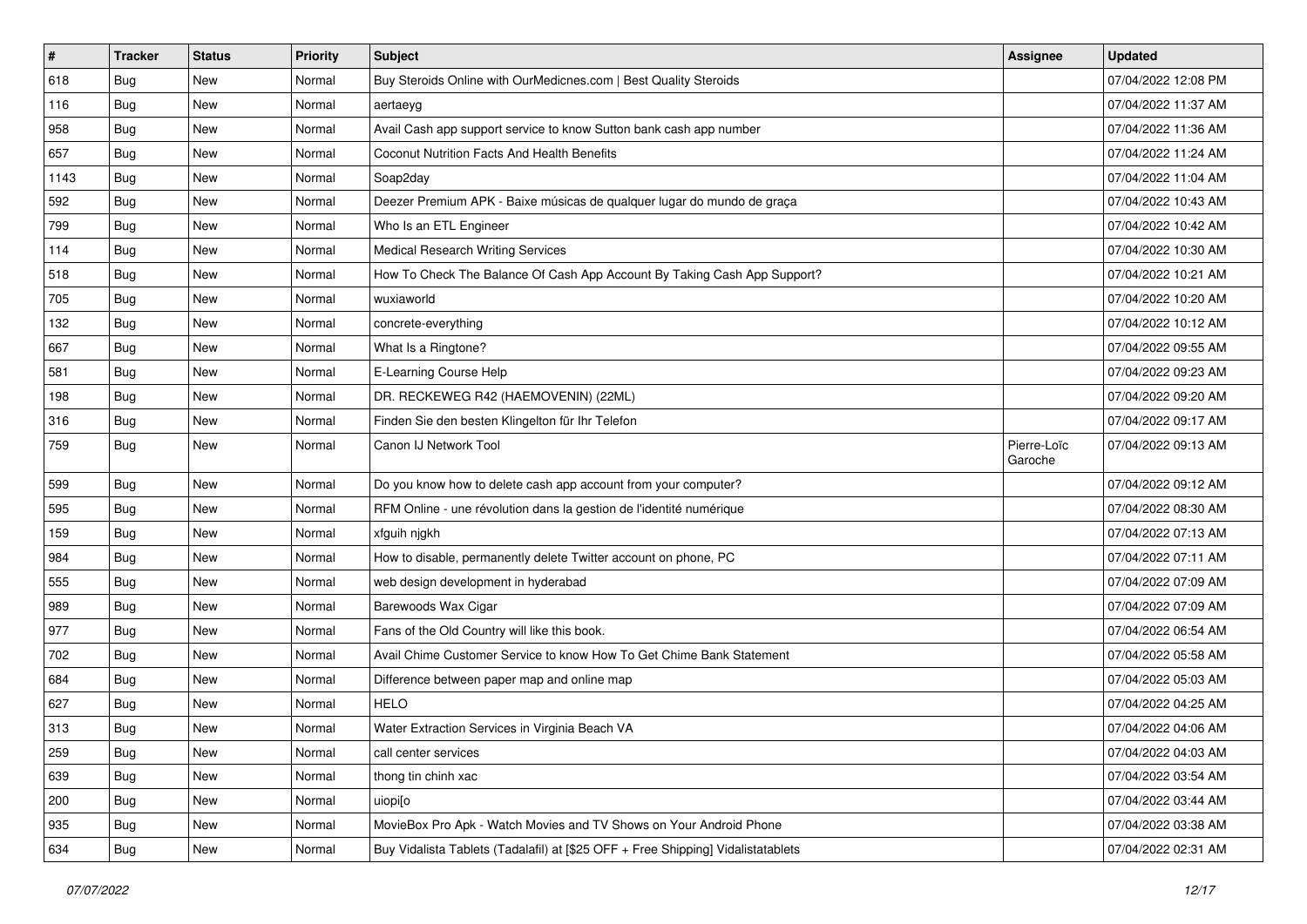| $\pmb{\#}$ | <b>Tracker</b> | <b>Status</b> | <b>Priority</b> | Subject                                                               | <b>Assignee</b>        | <b>Updated</b>      |
|------------|----------------|---------------|-----------------|-----------------------------------------------------------------------|------------------------|---------------------|
| 695        | <b>Bug</b>     | New           | Normal          | Refer Listas IPTV Apk                                                 |                        | 07/04/2022 02:19 AM |
| 780        | <b>Bug</b>     | New           | Normal          | Best Whatsapp Modified APKs                                           | Pierre-Loïc<br>Garoche | 07/04/2022 02:09 AM |
| 344        | Bug            | New           | Normal          | Odor Removal Services in Chesapeake VA                                |                        | 07/04/2022 02:02 AM |
| 185        | <b>Bug</b>     | New           | Normal          | Non-Plagiarized Research Writing                                      |                        | 07/04/2022 01:55 AM |
| 176        | <b>Bug</b>     | New           | Normal          | instant loan without documents                                        |                        | 07/04/2022 01:28 AM |
| 262        | <b>Bug</b>     | New           | Normal          | It this true to dealing Wuth                                          |                        | 07/04/2022 01:21 AM |
| 603        | <b>Bug</b>     | New           | Normal          | Premiere gratuito da lista de IPTV                                    |                        | 07/04/2022 01:09 AM |
| 612        | <b>Bug</b>     | New           | Normal          | Luxury Slingshot Rental                                               |                        | 07/04/2022 12:31 AM |
| 772        | <b>Bug</b>     | New           | Normal          | united airlines baggage policy                                        |                        | 07/04/2022 12:27 AM |
| 642        | <b>Bug</b>     | New           | Normal          | thong tin thoi tiet ngay hom nay                                      |                        | 07/04/2022 12:09 AM |
| 964        | Bug            | New           | Normal          | Can I Fix Cash App Transfer Failed Issues By Adding Sufficient Funds? |                        | 07/03/2022 11:10 PM |
| 583        | <b>Bug</b>     | New           | High            | Need the Cash app customer service phone number?                      |                        | 07/03/2022 10:09 PM |
| 808        | <b>Bug</b>     | New           | Normal          | Sinnvolle Guten-Morgen-Grüße                                          |                        | 07/03/2022 07:27 PM |
| 113        | <b>Bug</b>     | New           | Normal          | ufc 254 live                                                          |                        | 07/03/2022 07:18 PM |
| 886        | <b>Bug</b>     | New           | Normal          | Is the Fox News Channel on Roku free?                                 |                        | 07/03/2022 07:14 PM |
| 640        | <b>Bug</b>     | New           | Normal          | play game with me                                                     |                        | 07/03/2022 03:41 PM |
| 811        | <b>Bug</b>     | New           | Normal          | Canon IJ Network Tool                                                 |                        | 07/03/2022 03:22 PM |
| 150        | <b>Bug</b>     | New           | Normal          | dfgh                                                                  |                        | 07/03/2022 02:15 PM |
| 604        | <b>Bug</b>     | New           | Normal          | Idle Game Online                                                      |                        | 07/03/2022 01:49 PM |
| 466        | Bug            | New           | Normal          | Floor Stripping Westchester MA                                        |                        | 07/03/2022 01:07 PM |
| 223        | <b>Bug</b>     | New           | Normal          | WhatsApp Plus: Download, Update and Themes                            |                        | 07/03/2022 01:07 PM |
| 193        | <b>Bug</b>     | New           | Normal          | 18% Discount on Homeopathic medicines                                 |                        | 07/03/2022 01:02 PM |
| 652        | <b>Bug</b>     | New           | Normal          | Sesame Health Benefits                                                |                        | 07/03/2022 12:28 PM |
| 551        | <b>Bug</b>     | New           | Normal          | Why Do Students Need Online Best Dissertation Writing Services?       |                        | 07/03/2022 11:16 AM |
| 624        | <b>Bug</b>     | New           | Normal          | Use go with the Driving Directions for your go                        |                        | 07/03/2022 10:13 AM |
| 321        | <b>Bug</b>     | New           | Normal          | Tile & Grout Cleaning Services in Virginia Beach VA                   |                        | 07/03/2022 08:08 AM |
| 512        | Bug            | New           | Normal          | The Importance Of Using Custom Writing Services                       |                        | 07/03/2022 06:05 AM |
| 479        | Bug            | New           | Normal          | Limousine Service Bellevue WA                                         |                        | 07/03/2022 03:10 AM |
| 225        | <b>Bug</b>     | New           | Normal          | instant personal loan                                                 |                        | 07/03/2022 12:46 AM |
| 184        | Bug            | New           | Normal          | Affordable Business Writing Services                                  |                        | 07/03/2022 12:08 AM |
| 178        | <b>Bug</b>     | New           | Normal          | transparent lace wigs                                                 |                        | 07/02/2022 11:48 PM |
| 564        | <b>Bug</b>     | New           | Normal          | How To Install RepelisPlus On Your Android Phone?                     |                        | 07/02/2022 11:29 PM |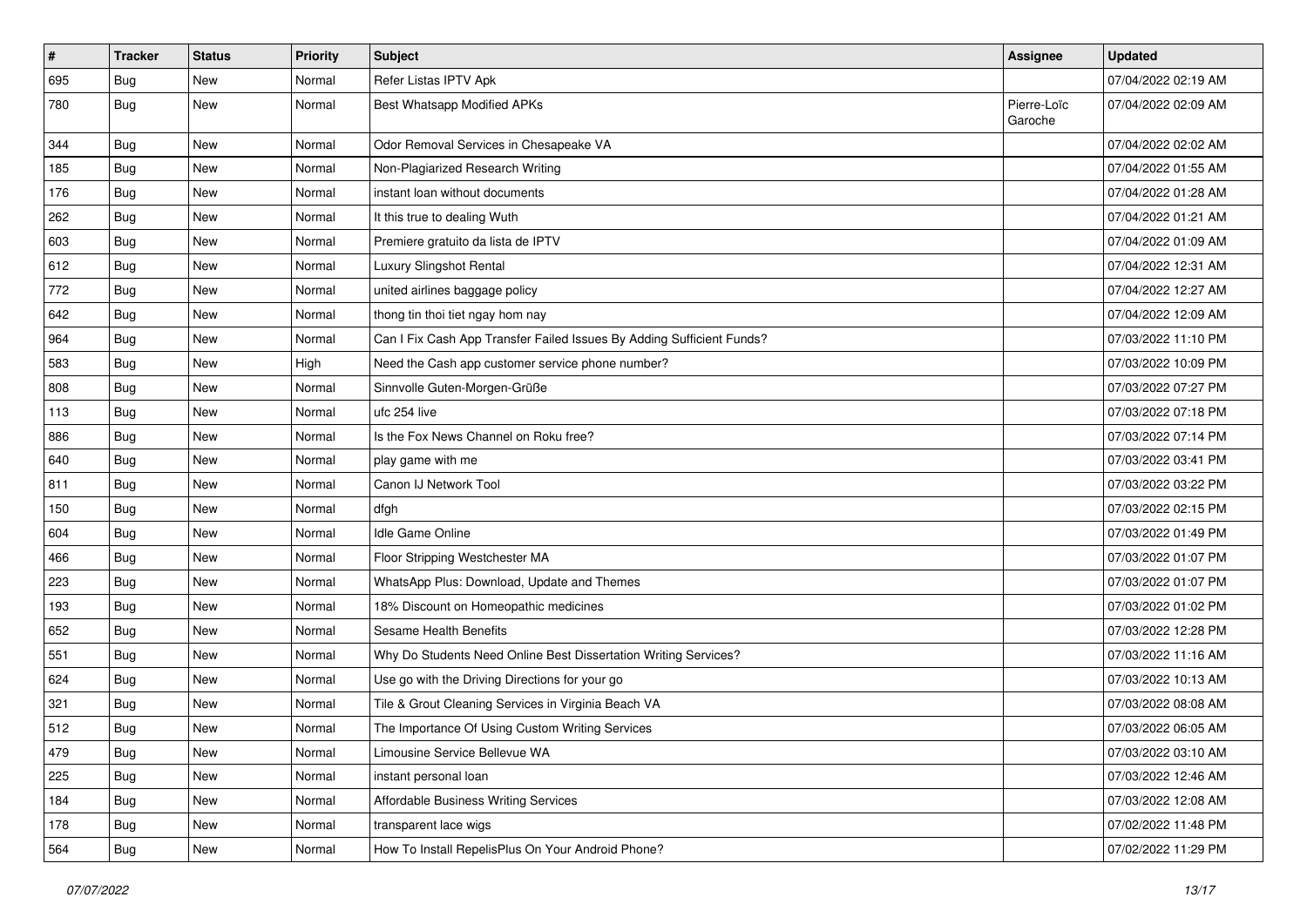| $\sharp$ | <b>Tracker</b> | <b>Status</b> | <b>Priority</b> | <b>Subject</b>                                                                      | <b>Assignee</b>        | <b>Updated</b>      |
|----------|----------------|---------------|-----------------|-------------------------------------------------------------------------------------|------------------------|---------------------|
| 796      | <b>Bug</b>     | New           | Normal          | How Does Cash App ++ actually work and What is the process of it                    |                        | 07/02/2022 11:27 PM |
| 653      | Bug            | <b>New</b>    | Normal          | Jujube (Jinjoles): Properties And Health Benefits                                   |                        | 07/02/2022 08:17 PM |
| 584      | Bug            | New           | Normal          | Want the cash app customer service number to check balance?                         |                        | 07/02/2022 07:36 PM |
| 149      | Bug            | <b>New</b>    | Normal          | dftgy                                                                               |                        | 07/02/2022 01:22 PM |
| 571      | Bug            | New           | Normal          | How may the Cash app dispute your trade?                                            | Pierre-Loïc<br>Garoche | 07/02/2022 11:09 AM |
| 816      | Bug            | New           | Normal          | Play Scribble io fun with everyone                                                  |                        | 07/02/2022 10:43 AM |
| 315      | Bug            | <b>New</b>    | Normal          | Dissertation help UK                                                                |                        | 07/02/2022 08:51 AM |
| 191      | <b>Bug</b>     | New           | Normal          | <b>B2B Branding</b>                                                                 |                        | 07/02/2022 07:53 AM |
| 206      | Bug            | <b>New</b>    | Low             | <b>Cheap Electric Bikes</b>                                                         |                        | 07/02/2022 07:46 AM |
| 549      | <b>Bug</b>     | New           | Normal          | Radio Luisteren                                                                     |                        | 07/02/2022 01:24 AM |
| 230      | Bug            | New           | Normal          | Add Money To Cash App Card - Auto Cash Apps                                         |                        | 07/02/2022 12:57 AM |
| 1137     | Bug            | <b>New</b>    | Normal          | Professional report                                                                 |                        | 07/01/2022 05:19 PM |
| 892      | <b>Bug</b>     | New           | Normal          | Good game                                                                           |                        | 07/01/2022 10:25 AM |
| 1136     | Bug            | <b>New</b>    | Normal          | Can I Talk To A Live Person At Facebook? Clarify Concerns Effectively               |                        | 07/01/2022 08:10 AM |
| 1135     | Bug            | New           | Normal          | How to word games - 5 letter words                                                  |                        | 07/01/2022 05:52 AM |
| 1134     | Bug            | <b>New</b>    | Normal          | Is WhatsApp Aero Worth Downloading?                                                 |                        | 07/01/2022 04:03 AM |
| 805      | <b>Bug</b>     | New           | Normal          | Ketamine Online Store                                                               | Christophe<br>Garion   | 07/01/2022 02:49 AM |
| 711      | Bug            | New           | Normal          | Human Fall Flat Apk Download                                                        |                        | 07/01/2022 01:14 AM |
| 533      | Bug            | <b>New</b>    | Normal          | How to complete the homework assignments in economics in the easiest way?           |                        | 06/30/2022 07:33 PM |
| 576      | Bug            | New           | Normal          | So laden Sie ein Instagram-Bild herunter                                            |                        | 06/30/2022 06:17 PM |
| 129      | Bug            | <b>New</b>    | Normal          | xcvgbgh                                                                             |                        | 06/30/2022 03:46 PM |
| 1133     | Bug            | New           | Normal          | Flagle, what is it?                                                                 |                        | 06/30/2022 10:37 AM |
| 1132     | <b>Bug</b>     | <b>New</b>    | Normal          | Registration process on Huobi                                                       |                        | 06/30/2022 05:10 AM |
| 589      | Bug            | New           | Normal          | How can I get the cash app phone number of customer support?                        |                        | 06/30/2022 12:20 AM |
| 136      | <b>Bug</b>     | New           | Normal          | snappow                                                                             |                        | 06/29/2022 10:52 PM |
| 1131     | <b>Bug</b>     | <b>New</b>    | Normal          | Calculatrice Forex pour calculer les paramètres de la copie des transactions        |                        | 06/29/2022 07:24 PM |
| 475      | <b>Bug</b>     | New           | Normal          | Floor Cleaning Arlington MA                                                         |                        | 06/29/2022 05:53 PM |
| 1069     | <b>Bug</b>     | New           | Normal          | how to get cash app support phone number 24*7 available                             |                        | 06/29/2022 05:37 PM |
| 762      | Bug            | New           | Normal          | How To Add Money To A Cash App Card If Struggling With Low Amount?                  |                        | 06/29/2022 10:53 AM |
| 540      | <b>Bug</b>     | New           | Normal          | Why Haven't I Received My Cash App Card? Can I get t the reasons behind it          |                        | 06/29/2022 09:42 AM |
| 1117     | <b>Bug</b>     | New           | Normal          | Equal Words - Word search game for PC and Windows Phone                             |                        | 06/29/2022 04:58 AM |
| 550      | <b>Bug</b>     | New           | Normal          | Nederland FM - beste manieren om naar internationale radio op internet te luisteren |                        | 06/29/2022 12:06 AM |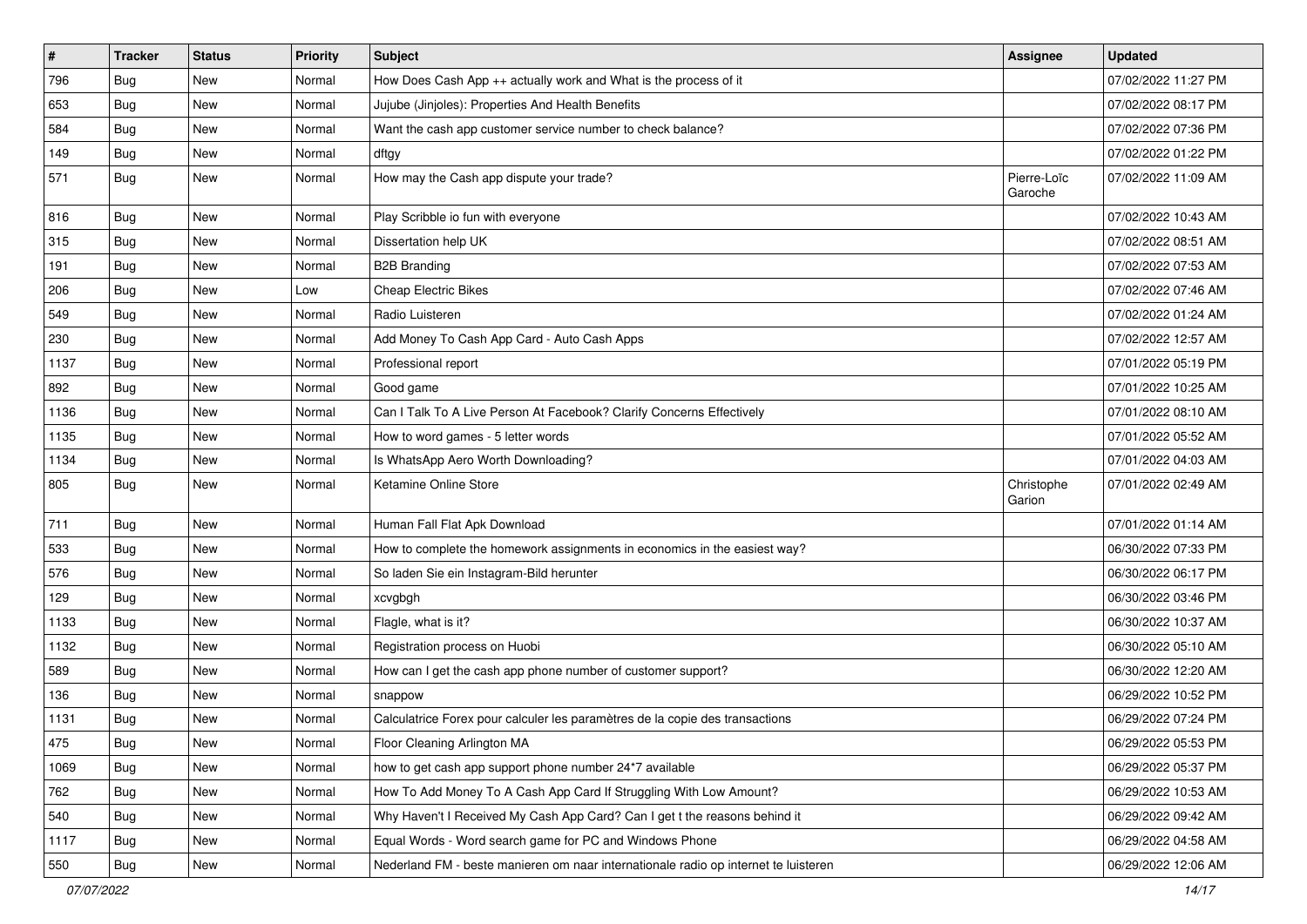| $\pmb{\#}$ | <b>Tracker</b> | <b>Status</b> | <b>Priority</b> | Subject                                                                                             | <b>Assignee</b>        | <b>Updated</b>      |
|------------|----------------|---------------|-----------------|-----------------------------------------------------------------------------------------------------|------------------------|---------------------|
| 588        | Bug            | New           | Normal          | YouTube Vanced Apk Manager App - Como instalá-lo                                                    |                        | 06/28/2022 10:56 PM |
| 663        | Bug            | New           | Normal          | Know how the Cash app twitches words in a detailed way.                                             | Pierre-Loïc<br>Garoche | 06/28/2022 07:08 PM |
| 888        | Bug            | New           | Normal          | Is the Fox News Channel on Roku free?                                                               |                        | 06/28/2022 06:58 PM |
| 733        | <b>Bug</b>     | New           | Normal          | How does one go about getting a book deal?                                                          |                        | 06/28/2022 06:35 PM |
| 1110       | Bug            | New           | Normal          | Six Guns Mod Apk Answers Your Questions                                                             | Pierre-Loïc<br>Garoche | 06/28/2022 06:26 PM |
| 1115       | <b>Bug</b>     | <b>New</b>    | Normal          | How to access your saved favorite Tiktok                                                            |                        | 06/28/2022 03:59 PM |
| 980        | Bug            | New           | Normal          | Free Gas Cards for the Unemployed                                                                   |                        | 06/28/2022 02:54 PM |
| 969        | <b>Bug</b>     | New           | Normal          | Watch NCAA Football Live Match Free                                                                 |                        | 06/28/2022 01:31 PM |
| 729        | Bug            | New           | Normal          | Canon IJ Network Tool                                                                               |                        | 06/28/2022 01:10 PM |
| 828        | Bug            | New           | Normal          | Nursery management                                                                                  |                        | 06/28/2022 12:10 PM |
| 743        | <b>Bug</b>     | New           | Normal          | They promote 'pixel art' contests and a 'game jam' related to the work and figure of Carlos Casares |                        | 06/28/2022 12:04 PM |
| 981        | Bug            | New           | Normal          | VidMate Mod APK                                                                                     |                        | 06/28/2022 11:24 AM |
| 976        | Bug            | New           | Normal          | How to delete the cash app account history right now?                                               | Hamza<br>Bourbouh      | 06/28/2022 11:22 AM |
| 1129       | Bug            | <b>New</b>    | Normal          | how to enable direct deposit on cash app?                                                           |                        | 06/28/2022 10:44 AM |
| 997        | <b>Bug</b>     | New           | Normal          | 123.hp.com/laserjet                                                                                 |                        | 06/28/2022 09:48 AM |
| 821        | Bug            | New           | Normal          | Nicoo - A Review of the Popular Battle Royale Game                                                  |                        | 06/28/2022 08:30 AM |
| 548        | Bug            | New           | Normal          | Web N Logo Design                                                                                   |                        | 06/28/2022 08:24 AM |
| 734        | <b>Bug</b>     | New           | Normal          | DR. STRANGE: Multiverse of Scheduling Madness!                                                      |                        | 06/28/2022 07:07 AM |
| 753        | Bug            | New           | Normal          | onlineessaygrader                                                                                   |                        | 06/28/2022 05:55 AM |
| 744        | Bug            | New           | Normal          | <b>Pixel Survive</b>                                                                                |                        | 06/28/2022 05:13 AM |
| 965        | Bug            | New           | Normal          | Go with cash app customer service to know where I can load my cash app card                         |                        | 06/28/2022 04:30 AM |
| 1105       | Bug            | New           | High            | What is Mahjong online?                                                                             |                        | 06/28/2022 03:47 AM |
| 983        | <b>Bug</b>     | New           | Normal          | Finding issue in tekken 3 game?                                                                     |                        | 06/28/2022 03:26 AM |
| 999        | Bug            | New           | Normal          | Is there a way to find Google Feud answers?                                                         |                        | 06/28/2022 01:27 AM |
| 348        | Bug            | New           | Normal          | Mold Removal Services in Chesapeake VA                                                              |                        | 06/28/2022 12:53 AM |
| 814        | Bug            | New           | Normal          | Stage Fright Cure                                                                                   | Pierre-Loïc<br>Garoche | 06/28/2022 12:31 AM |
| 939        | <b>Bug</b>     | New           | Normal          | Ability to change sound notifications                                                               | Christophe<br>Garion   | 06/27/2022 11:29 PM |
| 607        | <b>Bug</b>     | New           | Normal          | Vex 5                                                                                               |                        | 06/27/2022 11:24 PM |
| 830        | Bug            | New           | Normal          | Poppy Playtime APK                                                                                  |                        | 06/27/2022 10:31 PM |
| 737        | Bug            | New           | Normal          | How Do I Talk To A Live Person At Facebook If Anything Is Doubtful?                                 |                        | 06/27/2022 09:59 PM |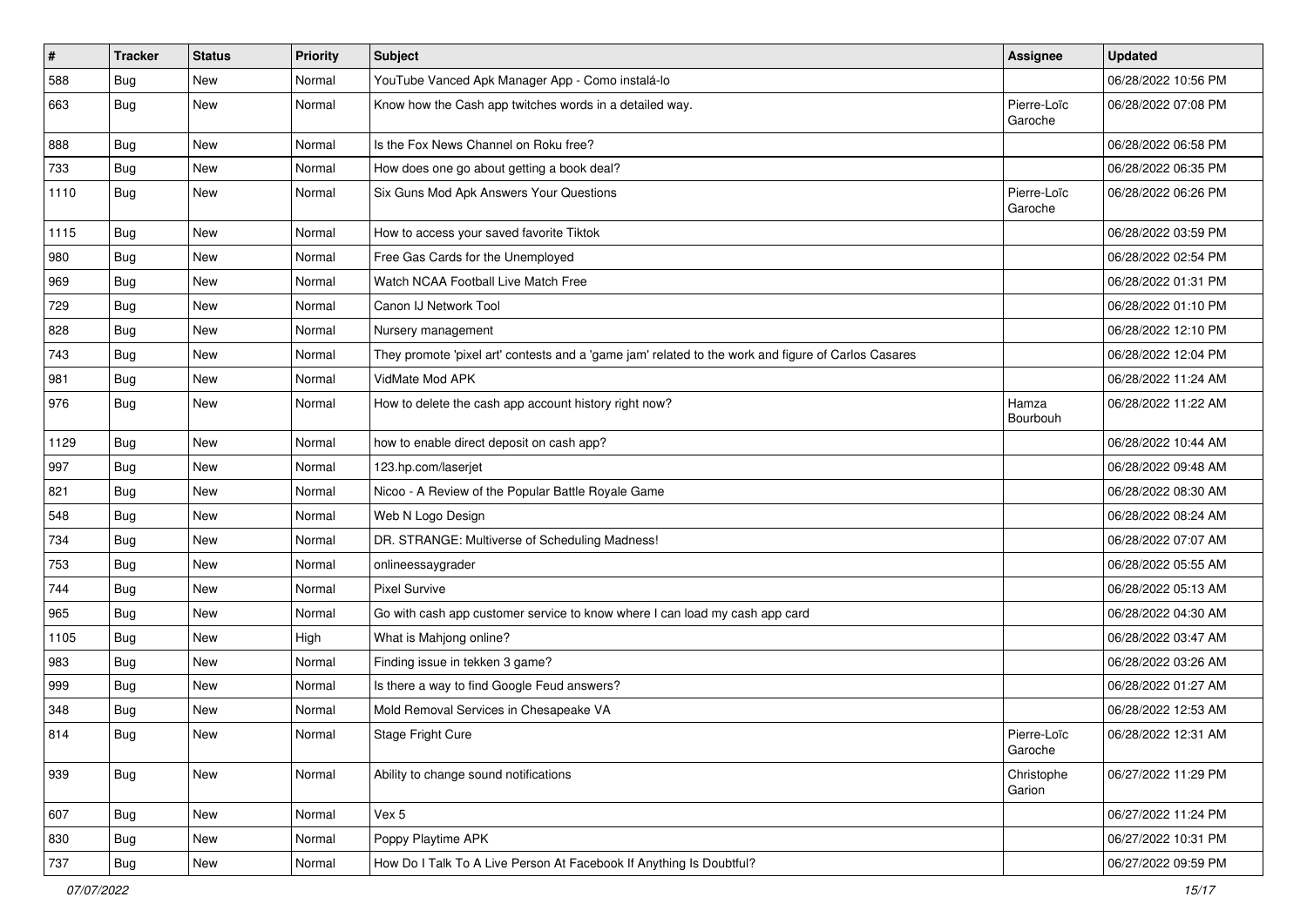| $\vert$ # | Tracker    | <b>Status</b> | <b>Priority</b> | <b>Subject</b>                                                                         | Assignee               | <b>Updated</b>      |
|-----------|------------|---------------|-----------------|----------------------------------------------------------------------------------------|------------------------|---------------------|
| 948       | Bug        | New           | Normal          | Canon IJ Network Tool                                                                  |                        | 06/27/2022 09:30 PM |
| 215       | Bug        | New           | Normal          | How For Top Level Cell Phone For You                                                   |                        | 06/27/2022 09:19 PM |
| 73        | <b>Bug</b> | New           | Urgent          | properties ID is not set in Json in EMF backend                                        | Pierre-Loïc<br>Garoche | 06/27/2022 09:11 PM |
| 971       | Bug        | New           | Normal          | How Do I Check Balance On Cash App Card With Optimum Ease?                             |                        | 06/27/2022 08:16 PM |
| 951       | Bug        | New           | Normal          | Canon.com/ijsetup                                                                      |                        | 06/27/2022 07:56 PM |
| 987       | Bug        | New           | Normal          | <b>Medicinal Mushrooms</b>                                                             |                        | 06/27/2022 07:13 PM |
| 739       | Bug        | New           | Normal          | law dissertation help                                                                  |                        | 06/27/2022 06:12 PM |
| 760       | Bug        | New           | Normal          | apkmod                                                                                 |                        | 06/27/2022 04:13 PM |
| 986       | <b>Bug</b> | New           | Normal          | dbhdsvbhdf                                                                             | Christophe<br>Garion   | 06/27/2022 04:12 PM |
| 738       | Bug        | New           | Normal          | How Much Amount Do I Get Using The Referral Code For Cash App?                         |                        | 06/27/2022 03:58 PM |
| 1119      | Bug        | New           | Normal          | Klondike Solitaire                                                                     |                        | 06/27/2022 03:00 PM |
| 274       | Bug        | New           | Normal          | How AI is transforming coupon marketing campaigns?                                     | Anonymous              | 06/27/2022 01:54 PM |
| 1128      | <b>Bug</b> | New           | Normal          | cvjvfbdi                                                                               | Hamza<br>Bourbouh      | 06/27/2022 01:52 PM |
| 1101      | Bug        | New           | Normal          | How to Delete Cash App History at once?                                                |                        | 06/27/2022 01:33 PM |
| 233       | Bug        | <b>New</b>    | Normal          | Anauthorsway.com: My User Experience                                                   |                        | 06/27/2022 12:02 PM |
| 1118      | Bug        | New           | Normal          | Gameplay Minecraft                                                                     |                        | 06/27/2022 10:33 AM |
| 538       | Bug        | New           | Normal          | Will cash app refund money if scammed quickly?                                         |                        | 06/27/2022 10:25 AM |
| 792       | Bug        | New           | Normal          | What is Google Camera Mod?                                                             |                        | 06/27/2022 10:20 AM |
| 232       | Bug        | New           | Normal          | FM whatsapp messaging app.                                                             |                        | 06/27/2022 10:04 AM |
| 675       | Bug        | New           | Normal          | What Are Smart Tactics To Fix Cash App Transfer Failed Hurdles?                        |                        | 06/27/2022 09:51 AM |
| 819       | Bug        | New           | Normal          | Metal Slug Apk para Android                                                            |                        | 06/27/2022 09:35 AM |
| 988       | Bug        | New           | Normal          | <b>Medicinal Mushrooms</b>                                                             |                        | 06/27/2022 09:33 AM |
| 959       | Bug        | New           | Normal          | Get connected with cash app team-How to get money off cash app at walmart without card |                        | 06/27/2022 08:52 AM |
| 158       | Bug        | New           | Normal          | dfghj zcvgh                                                                            |                        | 06/27/2022 07:28 AM |
| 996       | Bug        | New           | Normal          | Cricut.com/setup                                                                       |                        | 06/27/2022 07:12 AM |
| 807       | Bug        | New           | Normal          | 1v1Battle is a strategic action 'Build and shoot' game                                 |                        | 06/27/2022 06:52 AM |
| 727       | Bug        | New           | Normal          | Drive for speed simulator mod apk                                                      | Pierre-Loïc<br>Garoche | 06/27/2022 06:33 AM |
| 985       | Bug        | New           | Normal          | Find out the vitality of Facebook Phone Number:                                        |                        | 06/27/2022 05:39 AM |
| 978       | Bug        | New           | Normal          | Delamore Lodge is a place to stay.                                                     |                        | 06/27/2022 04:57 AM |
| 1127      | Bug        | New           | Normal          | Is there any support to find Google Feud answers?                                      |                        | 06/27/2022 04:27 AM |